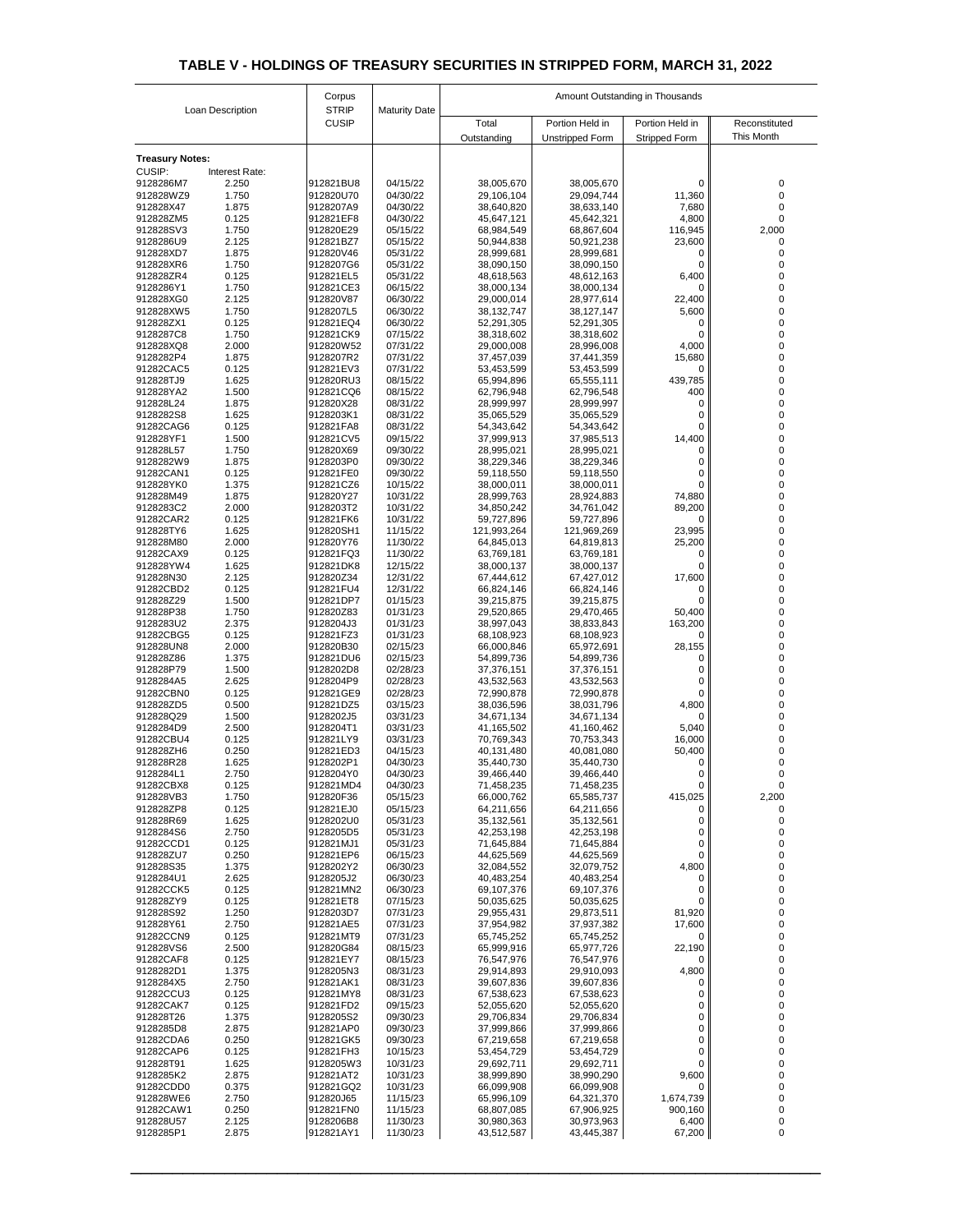|                        |                  | Corpus                 |                      | Amount Outstanding in Thousands |                                           |                                         |                                    |  |
|------------------------|------------------|------------------------|----------------------|---------------------------------|-------------------------------------------|-----------------------------------------|------------------------------------|--|
|                        | Loan Description | <b>STRIP</b>           | <b>Maturity Date</b> |                                 |                                           |                                         |                                    |  |
|                        |                  | <b>CUSIP</b>           |                      | Total                           | Portion Held in<br><b>Unstripped Form</b> | Portion Held in<br><b>Stripped Form</b> | Reconstituted<br><b>This Month</b> |  |
| 91282CDM0              | 0.500            | 912821GV1              | 11/30/23             | Outstanding<br>62,778,550       | 62,778,550                                | 0                                       | $\Omega$                           |  |
| 91282CBA8              | 0.125            | 912821FT7              | 12/15/23             | 58,385,314                      | 58,385,314                                | 0                                       |                                    |  |
| 912828V23<br>9128285U0 | 2.250<br>2.625   | 9128206G7<br>912821BC8 | 12/31/23<br>12/31/23 | 31,723,494<br>40,998,539        | 31,723,494<br>40,985,739                  | 0<br>12,800                             |                                    |  |
| 91282CDR9              | 0.750            | 912821GZ2              | 12/31/23             | 63,608,315                      | 63,608,315                                | 0                                       |                                    |  |
| 91282CBE0              | 0.125            | 912821FX8              | 01/15/24             | 63,830,651                      | 63,830,651                                |                                         |                                    |  |
| 912828V80<br>9128285Z9 | 2.250<br>2.500   | 9128206M4<br>912821BH7 | 01/31/24<br>01/31/24 | 29,775,684<br>41,000,039        | 29,775,684<br>40,987,639                  | 0<br>12,400                             |                                    |  |
| 91282CDV0              | 0.875            | 912821HE8              | 01/31/24             | 62,070,930                      | 62,070,930                                | 0                                       | 0                                  |  |
| 912828B66              | 2.750            | 912820L47              | 02/15/24             | 65,996,824                      | 65,775,024                                | 221,800                                 | 5,000                              |  |
| 91282CBM2<br>912828W48 | 0.125<br>2.125   | 912821GC3<br>9128206S1 | 02/15/24<br>02/29/24 | 79,041,154<br>31,879,252        | 79,041,154<br>31,879,252                  | O.                                      |                                    |  |
| 9128286G0              | 2.375            | 912821BN4              | 02/29/24             | 42,973,164                      | 42,960,364                                | 12,800                                  |                                    |  |
| 91282CEA5              | 1.500            | 912821HK4              | 02/29/24             | 60,908,308                      | 60,908,308                                | 0                                       |                                    |  |
| 91282CBR1<br>912828W71 | 0.250<br>2.125   | 912821GH2<br>9128206W2 | 03/15/24<br>03/31/24 | 61,595,099<br>72,389,805        | 61,580,699<br>72,389,805                  | 14,400<br>0                             |                                    |  |
| 91282CEG2              | 2.250            | 912821HP3              | 03/31/24             | 59,308,403                      | 59,308,403                                |                                         |                                    |  |
| 91282CBV2              | 0.375            | 912821MB8              | 04/15/24             | 66,901,843                      | 66,895,443                                | 6,400                                   |                                    |  |
| 912828X70<br>9128286R6 | 2.000<br>2.250   | 9128207B7<br>912821BX2 | 04/30/24<br>04/30/24 | 31,818,596<br>41,523,405        | 31,818,596<br>41,475,405                  | 0<br>48,000                             | 0                                  |  |
| 912828WJ5              | 2.500            | 912820N29              | 05/15/24             | 65,994,795                      | 65,961,608                                | 33,187                                  |                                    |  |
| 91282CCC3              | 0.250            | 912821MG7              | 05/15/24             | 88,769,272                      | 88,769,272                                | 0                                       |                                    |  |
| 912828XT2<br>91282CCG4 | 2.000<br>0.250   | 9128207H4<br>912821MM4 | 05/31/24<br>06/15/24 | 76,675,617                      | 76,653,517<br>63,324,106                  | 22,100                                  |                                    |  |
| 912828XX3              | 2.000            | 9128207M3              | 06/30/24             | 63,332,106<br>31,403,548        | 31,403,548                                | 8,000<br>O                              |                                    |  |
| 9128286Z8              | 1.750            | 912821CH6              | 06/30/24             | 43,344,818                      | 43,290,418                                | 54,400                                  |                                    |  |
| 91282CCL3              | 0.375            | 912821MR3              | 07/15/24             | 67,548,044                      | 67,536,844                                | 11,200                                  |                                    |  |
| 9128282N9<br>912828Y87 | 2.125<br>1.750   | 9128207S0<br>912821CN3 | 07/31/24<br>07/31/24 | 30,846,907<br>42,627,408        | 30,826,107<br>42,627,408                  | 20,800<br>0                             |                                    |  |
| 912828D56              | 2.375            | 912820P84              | 08/15/24             | 65,998,692                      | 65,884,631                                | 114,061                                 | 1,000                              |  |
| 91282CCT6              | 0.375            | 912821MW2              | 08/15/24             | 83,876,178                      | 83,876,178                                | Ω                                       |                                    |  |
| 9128282U3<br>912828YE4 | 1.875<br>1.250   | 9128203L9<br>912821CT0 | 08/31/24<br>08/31/24 | 28,877,629<br>46,324,103        | 28,877,629<br>46,324,103                  | 0                                       |                                    |  |
| 91282CCX7              | 0.375            | 912821GJ8              | 09/15/24             | 64,175,878                      | 64,175,878                                | 0                                       |                                    |  |
| 9128282Y5<br>912828YH7 | 2.125<br>1.500   | 9128203Q8<br>912821CX1 | 09/30/24<br>09/30/24 | 31,480,100<br>45,258,960        | 31,414,500<br>45,258,960                  | 65,600<br>0                             |                                    |  |
| 91282CDB4              | 0.625            | 912821GN9              | 10/15/24             | 62,364,044                      | 62,364,044                                |                                         |                                    |  |
| 9128283D0              | 2.250            | 9128203U9              | 10/31/24             | 28,700,490                      | 28,687,690                                | 12,800                                  |                                    |  |
| 912828YM6<br>912828G38 | 1.500<br>2.250   | 912821DC6<br>912820R58 | 10/31/24<br>11/15/24 | 45,286,641<br>66,031,911        | 45,286,641<br>65,980,311                  | 0<br>51,600                             |                                    |  |
| 91282CDH1              | 0.750            | 912821GT6              | 11/15/24             | 88,393,592                      | 88,384,792                                | 8,800                                   |                                    |  |
| 9128283J7              | 2.125            | 9128203Z8              | 11/30/24             | 29,519,458                      | 29,519,458                                | 0                                       |                                    |  |
| 912828YV6<br>91282CDN8 | 1.500<br>1.000   | 912821DH5<br>912821GY5 | 11/30/24<br>12/15/24 | 44,254,945                      | 44,193,345                                | 61,600                                  |                                    |  |
| 9128283P3              | 2.250            | 9128204D6              | 12/31/24             | 61,962,878<br>31,660,300        | 61,962,878<br>31,650,700                  | 0<br>9,600                              |                                    |  |
| 912828YY0              | 1.750            | 912821DM4              | 12/31/24             | 44,858,744                      | 44,821,144                                | 37,600                                  |                                    |  |
| 91282CDS7              | 1.125            | 912821HC2              | 01/15/25             | 60,343,414                      | 60,343,414                                | 0                                       |                                    |  |
| 9128283V0<br>912828Z52 | 2.500<br>1.375   | 9128204K0<br>912821DS1 | 01/31/25<br>01/31/25 | 32,115,181<br>45,231,843        | 32,115,181<br>45,188,643                  | 0<br>43,200                             |                                    |  |
| 912828J27              | 2.000            | 912820T31              | 02/15/25             | 65,988,280                      | 65,487,879                                | 500,401                                 |                                    |  |
| 91282CDZ1              | 1.500            | 912821HH1              | 02/15/25             | 80,247,914                      | 80,247,914                                | 0                                       |                                    |  |
| 9128283Z1<br>912828ZC7 | 2.750<br>1.125   | 9128204Q7<br>912821DX0 | 02/28/25<br>02/28/25 | 36,070,112<br>47,196,554        | 36,070,112<br>47,186,954                  | 9,600                                   |                                    |  |
| 91282CED9              | 1.750            | 912821HN8              | 03/15/25             | 56,065,327                      | 56,065,327                                | 0                                       |                                    |  |
| 9128284F4              | 2.625            | 9128204U8              | 03/31/25             | 34,108,089                      | 34,085,689                                | 22,400                                  |                                    |  |
| 912828ZF0<br>9128284M9 | 0.500<br>2.875   | 912821EB7<br>9128204Z7 | 03/31/25<br>04/30/25 | 46,512,284<br>32,701,484        | 46,508,284<br>32,701,484                  | 4,000<br>0                              |                                    |  |
| 912828ZL7              | 0.375            | 912821EG6              | 04/30/25             | 46,734,370                      | 46,734,370                                | 0                                       |                                    |  |
| 912828XB1              | 2.125            | 912820U96              | 05/15/25             | 66,521,989                      | 66,506,612                                | 15,377                                  |                                    |  |
| 9128284R8<br>912828ZT0 | 2.875<br>0.250   | 9128205F0<br>912821EM3 | 05/31/25<br>05/31/25 | 35,211,597<br>49,724,255        | 35,094,797<br>49,724,255                  | 116,800<br>0                            |                                    |  |
| 912828XZ8              | 2.750            | 912821AA3              | 06/30/25             | 33,736,098                      | 33,716,098                                | 20,000                                  |                                    |  |
| 912828ZW3              | 0.250            | 912821ER2              | 06/30/25             | 53,428,393                      | 53,428,393                                | 0                                       |                                    |  |
| 912828Y79<br>91282CAB7 | 2.875<br>0.250   | 912821AF2<br>912821EW1 | 07/31/25<br>07/31/25 | 31,629,113<br>54,568,118        | 31,563,513<br>54,568,118                  | 65,600<br>0                             |                                    |  |
| 912828K74              | 2.000            | 912820W78              | 08/15/25             | 66,479,519                      | 66,242,189                                | 237,330                                 | 2,800                              |  |
| 9128284Z0              | 2.750            | 912821AL9              | 08/31/25             | 33,184,893                      | 33,184,893                                | 0                                       |                                    |  |
| 91282CAJ0<br>9128285C0 | 0.250<br>3.000   | 912821FB6<br>912821AQ8 | 08/31/25<br>09/30/25 | 55,430,929<br>31,000,000        | 55,430,929<br>31,000,000                  | 0<br>0                                  |                                    |  |
| 91282CAM3              | 0.250            | 912821FF7              | 09/30/25             | 60,256,027                      | 60,256,027                                | 0                                       |                                    |  |
| 9128285J5              | 3.000            | 912821AU9              | 10/31/25             | 30,999,999                      | 30,986,399                                | 13,600                                  |                                    |  |
| 91282CAT8<br>912828M56 | 0.250<br>2.250   | 912821FL4<br>912820Y43 | 10/31/25<br>11/15/25 | 60,834,976<br>66,120,819        | 60,834,976<br>66,045,010                  | 0                                       |                                    |  |
| 9128285N6              | 2.875            | 912821AZ8              | 11/30/25             | 34,809,191                      | 34,809,191                                | 75,809<br>0                             | 4,000                              |  |
| 91282CAZ4              | 0.375            | 912821FR1              | 11/30/25             | 64,907,589                      | 64,907,589                                | 0                                       |                                    |  |
| 9128285T3              | 2.625            | 912821BD6              | 12/31/25             | 32,000,157                      | 32,000,157                                | 0                                       |                                    |  |
| 91282CBC4<br>9128286A3 | 0.375<br>2.625   | 912821FV2<br>912821BJ3 | 12/31/25<br>01/31/26 | 67,976,543<br>32,000,104        | 67,976,543<br>32,000,104                  | 0<br>0                                  |                                    |  |
| 91282CBH3              | 0.375            | 912821GA7              | 01/31/26             | 69,244,706                      | 69,244,706                                | 0                                       |                                    |  |
| 912828P46              | 1.625            | 9128202A4              | 02/15/26             | 64,940,660                      | 64,677,320                                | 263,340                                 | 1,000                              |  |
| 9128286F2<br>91282CBQ3 | 2.500<br>0.500   | 912821BP9<br>912821GF6 | 02/28/26<br>02/28/26 | 33,540,101<br>74,214,468        | 33,540,101<br>74,214,468                  | 0<br>0                                  | $\Omega$                           |  |
| 9128286L9              | 2.250            | 912821BT1              | 03/31/26             | 31,999,971                      | 31,999,971                                | 0                                       |                                    |  |
| 91282CBT7              | 0.750            | 912821LZ6              | 03/31/26             | 71,953,746                      | 71,953,746                                | 0                                       |                                    |  |
| 9128286S4<br>91282CBW0 | 2.375<br>0.750   | 912821BY0<br>912821ME2 | 04/30/26<br>04/30/26 | 32,408,242<br>72,649,380        | 32,408,242<br>72,649,380                  | 0<br>0                                  |                                    |  |
| 912828R36              | 1.625            | 9128202R7              | 05/15/26             | 69,496,759                      | 69,363,250                                | 133,509                                 | $\mathbf 0$                        |  |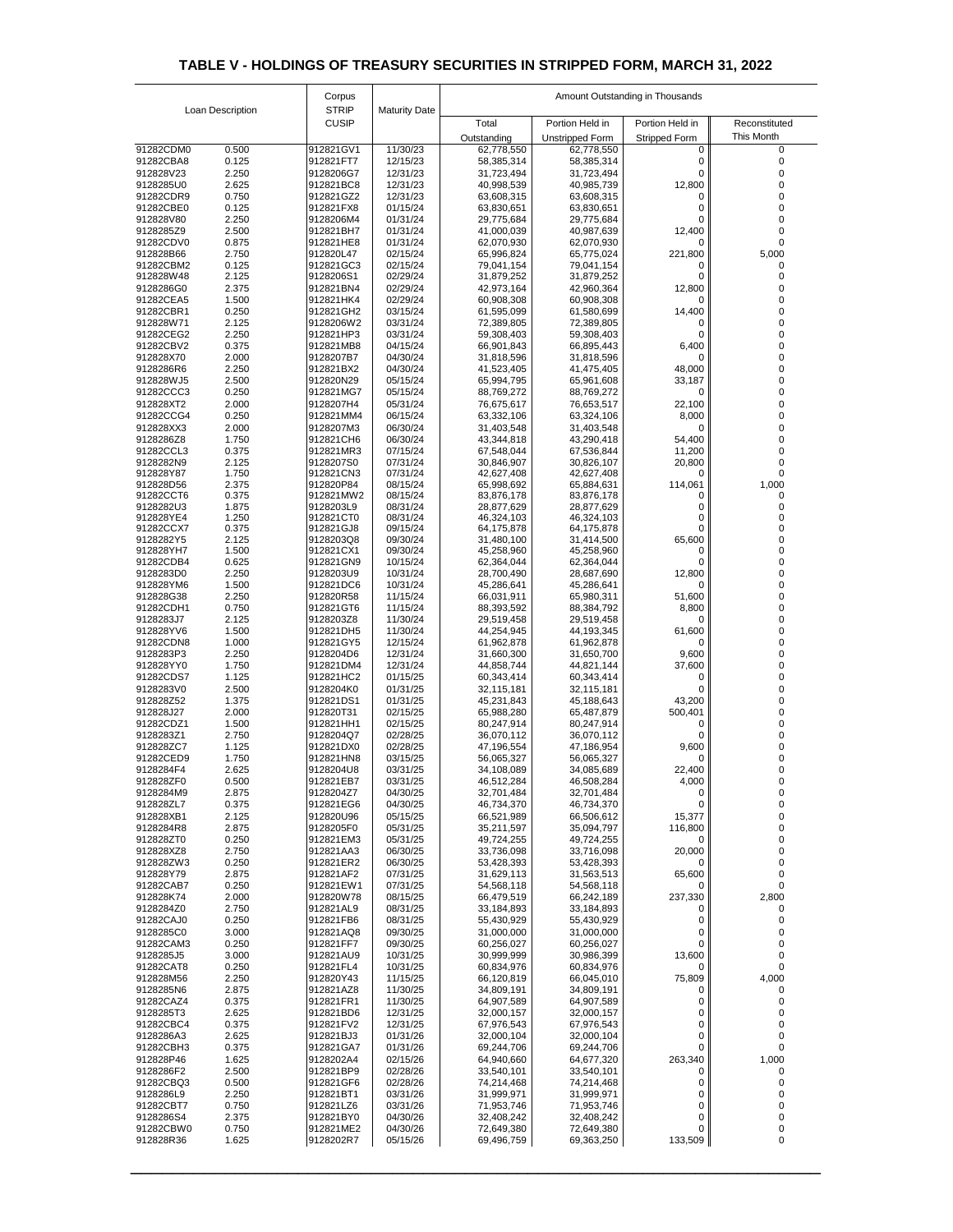|                                                           |                | Corpus                       |                      | Amount Outstanding in Thousands |                            |                         |               |  |
|-----------------------------------------------------------|----------------|------------------------------|----------------------|---------------------------------|----------------------------|-------------------------|---------------|--|
| Loan Description                                          |                | <b>STRIP</b><br><b>CUSIP</b> | <b>Maturity Date</b> | Total                           | Portion Held in            | Portion Held in         | Reconstituted |  |
|                                                           |                |                              |                      | Outstanding                     | Unstripped Form            | <b>Stripped Form</b>    | This Month    |  |
| 9128286X3                                                 | 2.125          | 912821CD5                    | 05/31/26             | 35,361,567                      | 35,361,567                 |                         |               |  |
| 91282CCF6<br>9128287B0                                    | 0.750<br>1.875 | 912821MK8<br>912821CJ2       | 05/31/26<br>06/30/26 | 72,840,141<br>33,828,122        | 72,840,141<br>33,828,122   |                         |               |  |
| 91282CCJ8                                                 | 0.875          | 912821MP7                    | 06/30/26             | 70,259,272                      | 70,259,272                 | 0                       |               |  |
| 912828Y95                                                 | 1.875          | 912821CP8                    | 07/31/26             | 33,271,132                      | 33,271,132                 |                         |               |  |
| 91282CCP4<br>9128282A7                                    | 0.625<br>1.500 | 912821MU6<br>9128205K9       | 07/31/26<br>08/15/26 | 66,841,592<br>65,349,241        | 66,841,592<br>65,346,241   | 3,000                   |               |  |
| 912828YD6                                                 | 1.375          | 912821CU7                    | 08/31/26             | 36, 155, 382                    | 36, 155, 382               |                         |               |  |
| 91282CCW9                                                 | 0.750          | 912821MZ5                    | 08/31/26             | 68,664,147                      | 68,664,147                 |                         |               |  |
| 912828YG9<br>91282CCZ2                                    | 1.625<br>0.875 | 912821CY9<br>912821GL3       | 09/30/26<br>09/30/26 | 35,324,210<br>68,346,425        | 35,324,210<br>68,346,425   | 0                       |               |  |
| 912828YQ7                                                 | 1.625          | 912821DD4                    | 10/31/26             | 35,345,667                      | 35,345,667                 | 0                       |               |  |
| 91282CDG3<br>912828U24                                    | 1.125<br>2.000 | 912821GR0<br>9128205Y9       | 10/31/26<br>11/15/26 | 67,201,691<br>69,134,575        | 67,201,691<br>69,133,026   | 1,549                   |               |  |
| 912828YU8                                                 | 1.625          | 912821DJ1                    | 11/30/26             | 34,540,488                      | 34,540,488                 |                         |               |  |
| 91282CDK4                                                 | 1.250          | 912821GW9                    | 11/30/26             | 63,863,042                      | 63,863,042                 |                         |               |  |
| 912828YX2<br>91282CDQ1                                    | 1.750<br>1.250 | 912821DN2<br>912821HA6       | 12/31/26<br>12/31/26 | 35,011,701<br>64,744,192        | 35,011,701<br>64,744,192   |                         |               |  |
| 912828Z78                                                 | 1.500          | 912821DT9                    | 01/31/27             | 98,524,841                      | 97,475,841                 | 1,049,000               |               |  |
| 912828V98                                                 | 2.250          | 9128206P7                    | 02/15/27             | 65,815,868                      | 65,766,638                 | 49,230                  |               |  |
| 912828ZB9<br>91282CEC1                                    | 1.125<br>1.875 | 912821DY8<br>912821HL2       | 02/28/27<br>02/28/27 | 36,836,324<br>62,079,785        | 36,836,324<br>62,079,785   |                         |               |  |
| 912828ZE3                                                 | 0.625          | 912821EC5                    | 03/31/27             | 36,302,505                      | 36,302,505                 |                         |               |  |
| 91282CEF4                                                 | 2.500          | 912821HQ1                    | 03/31/27             | 60,494,723                      | 60,494,723                 |                         |               |  |
| 912828ZN3<br>912828X88                                    | 0.500<br>2.375 | 912821EH4<br>9128207D3       | 04/30/27<br>05/15/27 | 38,039,590<br>71,050,221        | 38,039,590<br>71,039,356   | 10,865                  |               |  |
| 912828ZS2                                                 | 0.500          | 912821EN1                    | 05/31/27             | 41,989,355                      | 41,989,355                 | 0                       |               |  |
| 912828ZV5                                                 | 0.500          | 912821ES0                    | 06/30/27             | 46,607,732                      | 46,607,732                 | 0                       |               |  |
| 91282CAD3<br>9128282R0                                    | 0.375<br>2.250 | 912821EX9<br>9128203H8       | 07/31/27<br>08/15/27 | 49,000,101<br>69,915,360        | 49,000,101<br>69,914,380   | 0<br>980                |               |  |
| 91282CAH4                                                 | 0.500          | 912821FC4                    | 08/31/27             | 51,083,076                      | 51,083,076                 | 0                       |               |  |
| 91282CAL5                                                 | 0.375          | 912821FG5                    | 09/30/27             | 56,845,294                      | 56,845,294                 |                         |               |  |
| 91282CAU5<br>9128283F5                                    | 0.500<br>2.250 | 912821FM2<br>9128203W5       | 10/31/27<br>11/15/27 | 58,622,977<br>66,474,111        | 58,622,977<br>66,473,476   | 635                     |               |  |
| 91282CAY7                                                 | 0.625          | 912821FS9                    | 11/30/27             | 63,768,886                      | 63,768,886                 |                         |               |  |
| 91282CBB6<br>91282CBJ9                                    | 0.625<br>0.750 | 912821FW0<br>912821GB5       | 12/31/27<br>01/31/28 | 67,976,517<br>70,379,850        | 67,976,517<br>70,379,850   |                         |               |  |
| 9128283W8                                                 | 2.750          | 9128204M6                    | 02/15/28             | 70,572,105                      | 70,143,605                 | 428,500                 |               |  |
| 91282CBP5                                                 | 1.125          | 912821GG4                    | 02/29/28             | 75,431,149                      | 75,431,149                 |                         |               |  |
| 91282CBS9<br>91282CBZ3                                    | 1.250<br>1.250 | 912821MA0<br>912821MF9       | 03/31/28<br>04/30/28 | 73,132,916<br>73,840,270        | 73,132,916<br>73,840,270   |                         |               |  |
| 9128284N7                                                 | 2.875          | 9128205B9                    | 05/15/28             | 75,112,231                      | 75,109,115                 | 3,116                   |               |  |
| 91282CCE9                                                 | 1.250          | 912821ML6                    | 05/31/28             | 74,034,233                      | 74,034,233                 | 0                       |               |  |
| 91282CCH2<br>91282CCR0                                    | 1.250<br>1.000 | 912821MQ5<br>912821MV4       | 06/30/28<br>07/31/28 | 71,410,102<br>67,937,659        | 71,410,102<br>67,937,659   |                         |               |  |
| 9128284V9                                                 | 2.875          | 912821AH8                    | 08/15/28             | 75,495,710                      | 75,493,290                 | 2,420                   |               |  |
| 91282CCV1                                                 | 1.125          | 912821NA9                    | 08/31/28             | 69,789,803                      | 69,789,803                 |                         |               |  |
| 91282CCY5<br>91282CDF5                                    | 1.250<br>1.375 | 912821GM1<br>912821GS8       | 09/30/28<br>10/31/28 | 69,466,887<br>68,303,325        | 69,466,887<br>68,303,325   |                         |               |  |
| 9128285M8                                                 | 3.125          | 912821AW5                    | 11/15/28             | 80,505,854                      | 80,503,818                 | 2,037                   |               |  |
| 91282CDL2                                                 | 1.500          | 912821GX7                    | 11/30/28             | 63,863,621                      | 63,863,621                 |                         |               |  |
| 91282CDP3<br>91282CDW8                                    | 1.375<br>1.750 | 912821HB4<br>912821HG3       | 12/31/28<br>01/31/29 | 63,608,180<br>60,921,657        | 63,608,180<br>60,921,657   |                         |               |  |
| 9128286B1                                                 | 2.625          | 912821BL8                    | 02/15/29             | 81,505,475                      | 80,904,995                 | 600,480                 |               |  |
| 91282CEB3<br>91282CEE7                                    | 1.875<br>2.375 | 912821HM0<br>912821HR9       | 02/28/29<br>03/31/29 | 58,565,832<br>55,749,721        | 58,565,832<br>55,749,721   |                         |               |  |
| 9128286T2                                                 | 2.375          | 912821CA1                    | 05/15/29             | 84,427,059                      | 84,422,109                 | 4,950                   |               |  |
| 912828YB0                                                 | 1.625          | 912821CR4                    | 08/15/29             | 92,618,670                      | 92,589,130                 | 29,540                  |               |  |
| 912828YS3<br>912828Z94                                    | 1.750<br>1.500 | 912821DF9<br>912821DV4       | 11/15/29<br>02/15/30 | 88,552,507<br>88,112,596        | 88,552,507<br>88,107,626   | $\overline{0}$<br>4,970 | 0             |  |
| 912828ZQ6                                                 | 0.625          | 912821EK7                    | 05/15/30             | 109,879,722                     | 108,377,342                | 1,502,380               |               |  |
| 91282CAE1                                                 | 0.625          | 912821EZ4                    | 08/15/30             | 133,018,653                     | 132,516,413                | 502,240                 |               |  |
| 91282CAV3<br>91282CBL4                                    | 0.875<br>1.125 | 912821FP5<br>912821GD1       | 11/15/30<br>02/15/31 | 133,680,821<br>140,062,615      | 133,680,721<br>140,062,615 | 100                     |               |  |
| 91282CCB5                                                 | 1.625          | 912821MH5                    | 05/15/31             | 148,500,715                     | 148,500,715                | 0                       |               |  |
| 91282CCS8<br>91282CDJ7                                    | 1.250<br>1.375 | 912821MX0<br>912821GU3       | 08/15/31<br>11/15/31 | 142,197,457<br>144,644,276      | 142,197,457                | 0                       |               |  |
| 91282CDY4                                                 | 1.875          | 912821HJ7                    | 02/15/32             | 99,096,027                      | 144,643,276<br>99,096,027  | 1,000                   |               |  |
| <b>Total Treasury Notes</b>                               |                |                              |                      | 13,348,427,257                  | 13,337,442,997             | 10,984,260              | 18,000        |  |
| <b>Treasury Bonds:</b><br><b>CUSIP:</b><br>Interest Rate: |                |                              |                      |                                 |                            |                         |               |  |
| 912810EM6                                                 | 7.250          | 912803AZ6                    | 08/15/22             | 10,127,790                      | 9,228,387                  | 899,404                 | 2,000         |  |
| 912810EN4                                                 | 7.625          | 912803BA0                    | 11/15/22             | 7,423,626                       | 6,738,947                  | 684,679                 | 54,400        |  |
| 912810EP9<br>912810EQ7                                    | 7.125<br>6.250 | 912803BB8<br>912803BC6       | 02/15/23<br>08/15/23 | 15,782,061<br>22,659,044        | 15,057,628<br>22,262,016   | 724,433<br>397,028      | 12,000<br>0   |  |
| 912810ES3                                                 | 7.500          | 912803BD4                    | 11/15/24             | 9,604,162                       | 9,003,850                  | 600,312                 | 2,560         |  |
| 912810ET1                                                 | 7.625          | 912803BE2                    | 02/15/25             | 9,509,170                       | 8,958,314                  | 550,856                 |               |  |
| 912810EV6<br>912810EW4                                    | 6.875<br>6.000 | 912803BF9<br>912803BG7       | 08/15/25<br>02/15/26 | 11,187,207<br>12,837,916        | 10,193,263<br>12,446,891   | 993,944<br>391,025      |               |  |
| 912810EX2                                                 | 6.750          | 912803BH5                    | 08/15/26             | 8,810,418                       | 8,058,376                  | 752,042                 |               |  |
| 912810EY0                                                 | 6.500          | 912803BJ1                    | 11/15/26             | 10,860,177                      | 9,803,444                  | 1,056,733               |               |  |
| 912810EZ7<br>912810FA1                                    | 6.625<br>6.375 | 912803BK8<br>912803BL6       | 02/15/27<br>08/15/27 | 9,521,971<br>9,196,756          | 8,936,894<br>7,822,293     | 585,077<br>1,374,463    | 4,800         |  |
| 912810FB9                                                 | 6.125          | 912803BM4                    | 11/15/27             | 22,021,339                      | 20,307,577                 | 1,713,762               | 50,514        |  |
| 912810FE3                                                 | 5.500          | 912803BP7                    | 08/15/28             | 11,776,201                      | 10,689,512                 | 1,086,689               | 50,514        |  |
| 912810FF0                                                 | 5.250          | 912803BV4                    | 11/15/28             | 10,947,052                      | 10,143,000                 | 804,052                 | 79,000        |  |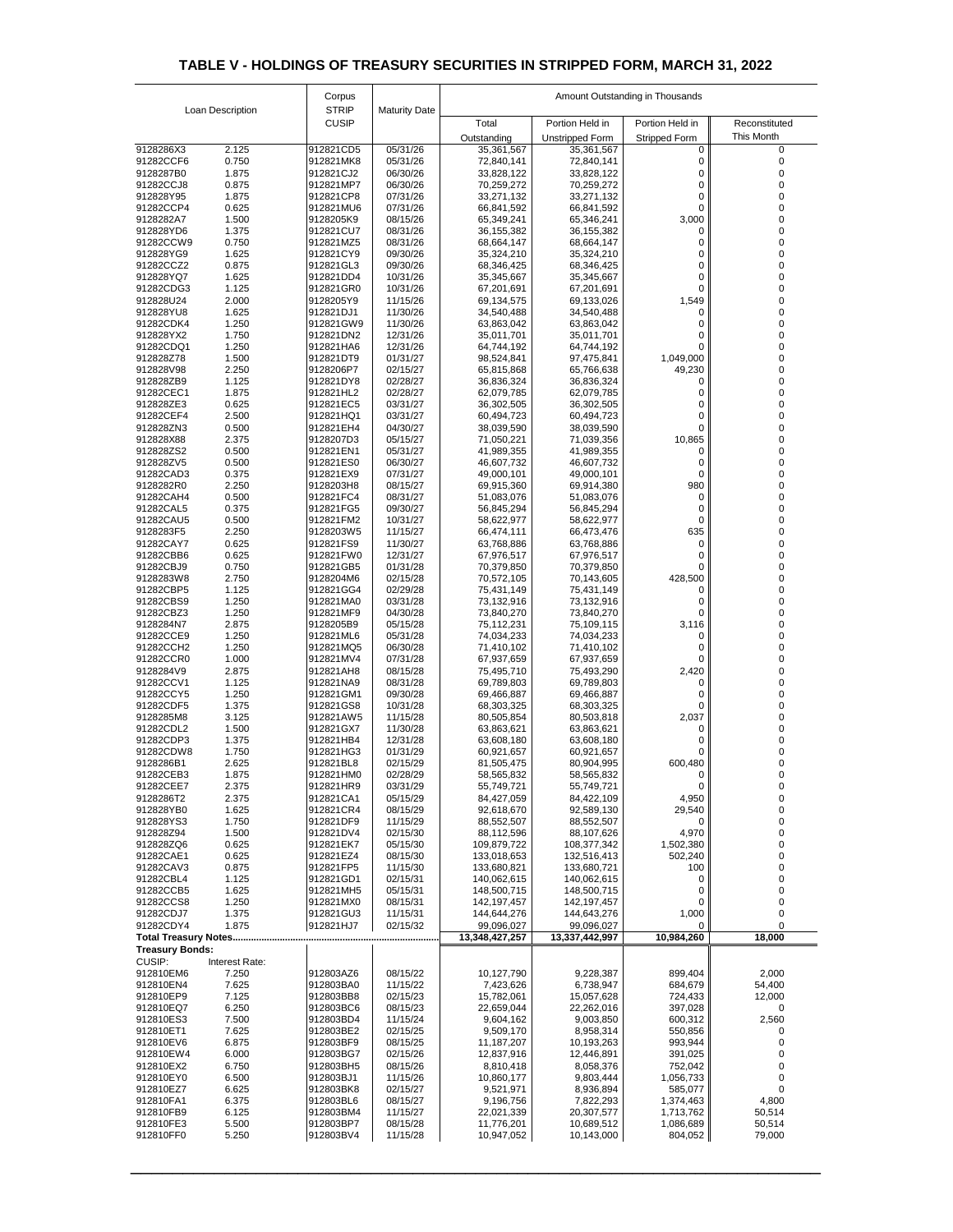| <b>STRIP</b><br>Loan Description<br><b>Maturity Date</b><br><b>CUSIP</b><br>Portion Held in<br>Total<br>Portion Held in<br>Reconstituted<br>This Month<br><b>Unstripped Form</b><br><b>Stripped Form</b><br>Outstanding<br>912810FG8<br>5.250<br>912803BW2<br>02/15/29<br>11,113,536<br>11,350,341<br>236,805<br>$\overline{0}$<br>6.125<br>601,116<br>5,395<br>912810FJ2<br>912803CG6<br>08/15/29<br>11,178,580<br>10,577,464<br>6.250<br>928,973<br>68,016<br>912810FM5<br>912803CH4<br>05/15/30<br>17,043,162<br>16,114,189<br>912810FP8<br>5.375<br>912803CK7<br>02/15/31<br>16,427,648<br>15,066,355<br>1,361,293<br>71,200<br>912810FT0<br>4.500<br>912803CX9<br>02/15/36<br>26,397,130<br>24,611,247<br>1,785,883<br>34,870<br>4.750<br>02/15/37<br>9,000<br>912810PT9<br>912803CZ4<br>16,589,456<br>16,172,157<br>417,299<br>5.000<br>912810PU6<br>912803DA8<br>05/15/37<br>21,413,045<br>20,658,133<br>754,912<br>104,260<br>4.375<br>529,145<br>912810PW2<br>912803DC4<br>02/15/38<br>22,525,149<br>21,996,003<br>72,200<br>4.500<br>912810PX0<br>912803DD2<br>05/15/38<br>25,500,123<br>24,928,193<br>571,930<br>163,700<br>912810QA9<br>3.500<br>912803DF7<br>02/15/39<br>112,650<br>94,000<br>25,908,569<br>25,795,919<br>4.250<br>1,183,696<br>4,880<br>912810QB7<br>912803DG5<br>05/15/39<br>38,778,773<br>37,595,077<br>4.500<br>9,600<br>912810QC5<br>912803DH3<br>08/15/39<br>41,430,538<br>40,551,905<br>878,633<br>4.375<br>912810QD3<br>912803DJ9<br>11/15/39<br>44,564,249<br>41,370,168<br>3,194,081<br>335,704<br>4.625<br>3,532,404<br>912810QE1<br>912803DK6<br>02/15/40<br>44,902,490<br>41,370,086<br>121,500<br>912810QH4<br>4.375<br>912803DM2<br>05/15/40<br>43,473,044<br>39,801,221<br>3,671,823<br>344,720<br>1.125<br>912810SR0<br>912803FQ1<br>05/15/40<br>60,356,639<br>60,355,159<br>1,480<br>$\mathcal{L}$<br>912810QK7<br>3.875<br>912803DN0<br>08/15/40<br>43,213,317<br>42,773,836<br>439,481<br>506,340<br>912810SQ2<br>1.125<br>912803FS7<br>08/15/40<br>76,517,749<br>223,680<br>76,294,069<br>300<br>4.250<br>42,903,189<br>912810QL5<br>912803DP5<br>11/15/40<br>40,689,677<br>2,213,511<br>25,580<br>912810ST6<br>1.375<br>912803FU2<br>11/15/40<br>85,640,970<br>85,638,740<br>2,230<br>912810QN1<br>4.750<br>912803DQ3<br>02/15/41<br>43,004,945<br>42,190,271<br>814,674<br>280,400<br>1.875<br>11,272<br>912810SW9<br>912803FW8<br>02/15/41<br>89,742,088<br>89,730,816<br>4.375<br>912810QQ4<br>912803DS9<br>05/15/41<br>560,714<br>81,171<br>41,995,507<br>41,434,793<br>2.250<br>222,340<br>125,400<br>912810SY5<br>912803FZ1<br>05/15/41<br>86, 181, 841<br>85,959,501<br>3.750<br>912810QS0<br>912803DT7<br>42,488,837<br>492,866<br>29,900<br>08/15/41<br>41,995,972<br>912810TA6<br>1.750<br>912803GB3<br>08/15/41<br>628,230<br>4,000<br>83,722,742<br>83,094,512<br>485,630<br>3.125<br>912803DU4<br>11/15/41<br>44,622,444<br>44,136,814<br>167,552<br>912810QT8<br>912810TC2<br>2.000<br>912803GD9<br>11/15/41<br>64,080<br>70,625,666<br>70,561,586<br>502,326<br>3.125<br>02/15/42<br>47,219,044<br>912810QU5<br>912803DV2<br>46,716,718<br>160,928<br>2.375<br>02/15/42<br>41,227,581<br>912810TF5<br>912803GF4<br>40,826,581<br>401,000<br>3.000<br>05/15/42<br>912810QW1<br>912803DX8<br>43,918,686<br>43,380,893<br>537,793<br>2.750<br>912803DY6<br>41,995,432<br>41,279,262<br>716,170<br>912810QX9<br>08/15/42<br>253,130<br>2.750<br>2,368,105<br>912810QY7<br>912803DZ3<br>11/15/42<br>41,994,009<br>39,625,905<br>254,820<br>3.125<br>02/15/43<br>912810QZ4<br>912803EA7<br>41,999,759<br>37,243,174<br>4,756,585<br>498,330<br>2.875<br>05/15/43<br>41,999,319<br>912810RB6<br>912803EC3<br>36,939,565<br>5,059,753<br>188,160<br>3.625<br>912810RC4<br>912803ED1<br>08/15/43<br>41,998,968<br>38,065,924<br>3,933,044<br>192,000<br>3.750<br>912803EE9<br>11/15/43<br>41,994,787<br>38,192,398<br>3,802,389<br>134,380<br>912810RD2<br>3.625<br>912810RE0<br>912803EF6<br>02/15/44<br>41,999,879<br>7,274,397<br>27,560<br>34,725,482<br>05/15/44<br>912810RG5<br>3.375<br>912803EH2<br>41,992,115<br>36,808,261<br>5,183,854<br>19,360<br>3.125<br>08/15/44<br>42,000,030<br>38,356,848<br>3,643,182<br>32,400<br>912810RH3<br>912803EJ8<br>3.000<br>11/15/44<br>912810RJ9<br>912803EK5<br>42,020,892<br>37,770,847<br>4,250,045<br>307,120<br>2.500<br>912803EL3<br>02/15/45<br>42,000,609<br>5,499,177<br>912810RK6<br>36,501,432<br>253,396<br>3.000<br>912810RM2<br>912803EN9<br>05/15/45<br>42,361,715<br>38,677,438<br>3,684,277<br>241,400<br>2.875<br>265,320<br>912810RN0<br>912803EP4<br>08/15/45<br>42,320,986<br>37,969,740<br>4,351,246<br>3.000<br>11/15/45<br>350,000<br>912810RP5<br>912803EQ2<br>42,076,670<br>37,961,191<br>4,115,479<br>2.500<br>912810RQ3<br>912803ER0<br>02/15/46<br>6,706,037<br>616,640<br>40,252,169<br>33,546,132<br>2.500<br>05/15/46<br>36,433,225<br>6,740,310<br>225,120<br>912810RS9<br>912803ET6<br>43,173,535<br>2.250<br>2,523,940<br>912810RT7<br>912803EU3<br>08/15/46<br>40,536,407<br>38,012,467<br>65,560<br>2.875<br>912810RU4<br>912803EV1<br>11/15/46<br>42,948,775<br>40,335,918<br>2,612,857<br>31,480<br>3.000<br>199,440<br>912810RV2<br>912803EW9<br>02/15/47<br>40,830,504<br>34,681,951<br>6,148,553<br>3.000<br>912810RX8<br>912803EY5<br>05/15/47<br>44,224,115<br>38,088,011<br>6,136,104<br>835,200<br>2.750<br>3,151,440<br>912810RY6<br>912803EZ2<br>08/15/47<br>43,512,331<br>36,115,210<br>7,397,121<br>2.750<br>912810RZ3<br>912803FA6<br>11/15/47<br>41,228,751<br>28,157,260<br>13,071,491<br>1,074,560<br>3.000<br>912810SA7<br>912803FB4<br>02/15/48<br>11,496,010<br>949,360<br>45,044,506<br>33,548,495<br>3.125<br>9,862,833<br>1,197,156<br>912810SC3<br>912803FD0<br>05/15/48<br>49,151,624<br>39,288,791<br>3.000<br>912810SD1<br>912803FE8<br>08/15/48<br>50,414,781<br>37,979,328<br>12,435,453<br>491,700<br>3.375<br>912810SE9<br>912803FF5<br>11/15/48<br>54,868,281<br>43,894,394<br>10,973,887<br>1,735,840<br>02/15/49<br>912810SF6<br>3.000<br>912803FG3<br>55,576,512<br>37, 141, 395<br>18,435,117<br>583,900<br>05/15/49<br>912810SH2<br>2.875<br>912803FJ7<br>57,608,369<br>38,752,855<br>18,855,514<br>205,600<br>2.250<br>912810SJ8<br>912803FK4<br>08/15/49<br>63,396,357<br>53,945,582<br>9,450,775<br>679,260<br>912810SK5<br>2.375<br>912803FL2<br>11/15/49<br>60,504,749<br>52,679,537<br>7,825,212<br>813,340<br>912810SL3<br>2.000<br>912803FM0<br>02/15/50<br>60,520,860<br>10,046,815<br>924,100<br>50,474,045<br>1.250<br>912810SN9<br>912803FP3<br>05/15/50<br>73,566,798<br>58,428,257<br>15,138,540<br>567,600<br>912810SP4<br>1.375<br>912803FR9<br>08/15/50<br>12,175,604<br>1,630,645<br>89,044,509<br>76,868,905<br>1.625<br>912810SS8<br>912803FT5<br>11/15/50<br>85,834,257<br>65,242,620<br>20,591,637<br>1,972,630<br>912810SU3<br>1.875<br>912803FV0<br>02/15/51<br>89,961,491<br>68,687,110<br>21,274,381<br>427,460<br>912810SX7<br>2.375<br>912803FY4<br>05/15/51<br>783,720<br>95,480,587<br>87,852,582<br>7,628,005<br>2.000<br>9,031,477<br>698,200<br>912803GA5<br>08/15/51<br>91,403,663<br>82,372,186<br>912810SZ2<br>912810TB4<br>1.875<br>912803GC1<br>11/15/51<br>1,140,916<br>90,235,307<br>82,863,399<br>7,371,908<br>2.250<br>912803GE7<br>02/15/52<br>362,000<br>912810TD0<br>60,274,513<br>1,689,740<br>58,584,773<br>3,631,477,349<br>3,277,243,875<br>354,233,473<br>27,456,647<br><b>Treasury Inflation-Protected Securities:</b><br><b>CUSIP:</b><br>Interest Rate:<br>912828X39<br>0.125<br>04/15/22<br>51,349,711<br>9128206Y8<br>51,349,711<br>0<br>$\Omega$<br>0.125<br>912820RP4<br>07/15/22<br>50,109,773<br>0<br>912828TE0<br>50,109,773<br>0<br>0.125<br>912828UH1<br>912820A64<br>01/15/23<br>49,917,767<br>49,917,767<br>0<br>0.625<br>0<br>9128284H0<br>9128204W4<br>04/15/23<br>53,215,487<br>53,215,487<br>0.375<br>0<br>912820G43<br>07/15/23<br>49,516,217<br>912828VM9<br>49,516,217<br>0<br>0.625<br>912820K71<br>01/15/24<br>912828B25<br>49,364,616<br>49,364,616<br>0.500<br>0<br>912821BV6<br>04/15/24<br>35,892,635<br>35,892,635<br>9128286N5<br>0.125<br>0<br>912828WU0<br>912820P35<br>07/15/24<br>48,538,731<br>48,538,731<br>0.125<br>0<br>912828YL8<br>912821DA0<br>10/15/24<br>38,550,092<br>38,550,092<br>0<br>2.375<br>912803CN1<br>01/15/25<br>41,752,812<br>41,752,812<br>912810FR4<br>0<br>0.250<br>912820S65<br>01/15/25<br>912828H45<br>48,647,530<br>48,647,530<br>0<br>0.125<br>912821EE1<br>04/15/25<br>0<br>912828ZJ2<br>38,685,922<br>38,685,922<br>0<br>912828XL9<br>912820W29<br>48,593,480<br>0.375<br>07/15/25<br>48,593,480<br>0 |  | Corpus | Amount Outstanding in Thousands |  |  |  |  |  |
|-----------------------------------------------------------------------------------------------------------------------------------------------------------------------------------------------------------------------------------------------------------------------------------------------------------------------------------------------------------------------------------------------------------------------------------------------------------------------------------------------------------------------------------------------------------------------------------------------------------------------------------------------------------------------------------------------------------------------------------------------------------------------------------------------------------------------------------------------------------------------------------------------------------------------------------------------------------------------------------------------------------------------------------------------------------------------------------------------------------------------------------------------------------------------------------------------------------------------------------------------------------------------------------------------------------------------------------------------------------------------------------------------------------------------------------------------------------------------------------------------------------------------------------------------------------------------------------------------------------------------------------------------------------------------------------------------------------------------------------------------------------------------------------------------------------------------------------------------------------------------------------------------------------------------------------------------------------------------------------------------------------------------------------------------------------------------------------------------------------------------------------------------------------------------------------------------------------------------------------------------------------------------------------------------------------------------------------------------------------------------------------------------------------------------------------------------------------------------------------------------------------------------------------------------------------------------------------------------------------------------------------------------------------------------------------------------------------------------------------------------------------------------------------------------------------------------------------------------------------------------------------------------------------------------------------------------------------------------------------------------------------------------------------------------------------------------------------------------------------------------------------------------------------------------------------------------------------------------------------------------------------------------------------------------------------------------------------------------------------------------------------------------------------------------------------------------------------------------------------------------------------------------------------------------------------------------------------------------------------------------------------------------------------------------------------------------------------------------------------------------------------------------------------------------------------------------------------------------------------------------------------------------------------------------------------------------------------------------------------------------------------------------------------------------------------------------------------------------------------------------------------------------------------------------------------------------------------------------------------------------------------------------------------------------------------------------------------------------------------------------------------------------------------------------------------------------------------------------------------------------------------------------------------------------------------------------------------------------------------------------------------------------------------------------------------------------------------------------------------------------------------------------------------------------------------------------------------------------------------------------------------------------------------------------------------------------------------------------------------------------------------------------------------------------------------------------------------------------------------------------------------------------------------------------------------------------------------------------------------------------------------------------------------------------------------------------------------------------------------------------------------------------------------------------------------------------------------------------------------------------------------------------------------------------------------------------------------------------------------------------------------------------------------------------------------------------------------------------------------------------------------------------------------------------------------------------------------------------------------------------------------------------------------------------------------------------------------------------------------------------------------------------------------------------------------------------------------------------------------------------------------------------------------------------------------------------------------------------------------------------------------------------------------------------------------------------------------------------------------------------------------------------------------------------------------------------------------------------------------------------------------------------------------------------------------------------------------------------------------------------------------------------------------------------------------------------------------------------------------------------------------------------------------------------------------------------------------------------------------------------------------------------------------------------------------------------------------------------------------------------------------------------------------------------------------------------------------------------------------------------------------------------------------------------------------------------------------------------------------------------------------------------------------------------------------------------------------------------------------------------------------------------------------------------------------------------------------------------------------------------------------------------------------------------------------------------------------------------------------------------------------------------------------------------------------------------------------------------------------------------------------------------------------------------------------------------------------------------------------------------------------------------------------------------------------------------------------------------------------------------------------------------------------------------------------------------------------------------------------------------------------------------------------------------------------------------------------------------------------------------------------------------------------------------------------------------------------------------------------------------------------------------------------------------------------------------------------------------------------------------------------------------------------------------------------------------------------------------------------|--|--------|---------------------------------|--|--|--|--|--|
|                                                                                                                                                                                                                                                                                                                                                                                                                                                                                                                                                                                                                                                                                                                                                                                                                                                                                                                                                                                                                                                                                                                                                                                                                                                                                                                                                                                                                                                                                                                                                                                                                                                                                                                                                                                                                                                                                                                                                                                                                                                                                                                                                                                                                                                                                                                                                                                                                                                                                                                                                                                                                                                                                                                                                                                                                                                                                                                                                                                                                                                                                                                                                                                                                                                                                                                                                                                                                                                                                                                                                                                                                                                                                                                                                                                                                                                                                                                                                                                                                                                                                                                                                                                                                                                                                                                                                                                                                                                                                                                                                                                                                                                                                                                                                                                                                                                                                                                                                                                                                                                                                                                                                                                                                                                                                                                                                                                                                                                                                                                                                                                                                                                                                                                                                                                                                                                                                                                                                                                                                                                                                                                                                                                                                                                                                                                                                                                                                                                                                                                                                                                                                                                                                                                                                                                                                                                                                                                                                                                                                                                                                                                                                                                                                                                                                                                                                                                                                                                                                                                                                                                                                                                                                                                                                                                                                                                                                                                                                                                                                                                                                                                                                                                                                                                                                                                                                                                                                                                                                                                                                                                                           |  |        |                                 |  |  |  |  |  |
|                                                                                                                                                                                                                                                                                                                                                                                                                                                                                                                                                                                                                                                                                                                                                                                                                                                                                                                                                                                                                                                                                                                                                                                                                                                                                                                                                                                                                                                                                                                                                                                                                                                                                                                                                                                                                                                                                                                                                                                                                                                                                                                                                                                                                                                                                                                                                                                                                                                                                                                                                                                                                                                                                                                                                                                                                                                                                                                                                                                                                                                                                                                                                                                                                                                                                                                                                                                                                                                                                                                                                                                                                                                                                                                                                                                                                                                                                                                                                                                                                                                                                                                                                                                                                                                                                                                                                                                                                                                                                                                                                                                                                                                                                                                                                                                                                                                                                                                                                                                                                                                                                                                                                                                                                                                                                                                                                                                                                                                                                                                                                                                                                                                                                                                                                                                                                                                                                                                                                                                                                                                                                                                                                                                                                                                                                                                                                                                                                                                                                                                                                                                                                                                                                                                                                                                                                                                                                                                                                                                                                                                                                                                                                                                                                                                                                                                                                                                                                                                                                                                                                                                                                                                                                                                                                                                                                                                                                                                                                                                                                                                                                                                                                                                                                                                                                                                                                                                                                                                                                                                                                                                                           |  |        |                                 |  |  |  |  |  |
|                                                                                                                                                                                                                                                                                                                                                                                                                                                                                                                                                                                                                                                                                                                                                                                                                                                                                                                                                                                                                                                                                                                                                                                                                                                                                                                                                                                                                                                                                                                                                                                                                                                                                                                                                                                                                                                                                                                                                                                                                                                                                                                                                                                                                                                                                                                                                                                                                                                                                                                                                                                                                                                                                                                                                                                                                                                                                                                                                                                                                                                                                                                                                                                                                                                                                                                                                                                                                                                                                                                                                                                                                                                                                                                                                                                                                                                                                                                                                                                                                                                                                                                                                                                                                                                                                                                                                                                                                                                                                                                                                                                                                                                                                                                                                                                                                                                                                                                                                                                                                                                                                                                                                                                                                                                                                                                                                                                                                                                                                                                                                                                                                                                                                                                                                                                                                                                                                                                                                                                                                                                                                                                                                                                                                                                                                                                                                                                                                                                                                                                                                                                                                                                                                                                                                                                                                                                                                                                                                                                                                                                                                                                                                                                                                                                                                                                                                                                                                                                                                                                                                                                                                                                                                                                                                                                                                                                                                                                                                                                                                                                                                                                                                                                                                                                                                                                                                                                                                                                                                                                                                                                                           |  |        |                                 |  |  |  |  |  |
|                                                                                                                                                                                                                                                                                                                                                                                                                                                                                                                                                                                                                                                                                                                                                                                                                                                                                                                                                                                                                                                                                                                                                                                                                                                                                                                                                                                                                                                                                                                                                                                                                                                                                                                                                                                                                                                                                                                                                                                                                                                                                                                                                                                                                                                                                                                                                                                                                                                                                                                                                                                                                                                                                                                                                                                                                                                                                                                                                                                                                                                                                                                                                                                                                                                                                                                                                                                                                                                                                                                                                                                                                                                                                                                                                                                                                                                                                                                                                                                                                                                                                                                                                                                                                                                                                                                                                                                                                                                                                                                                                                                                                                                                                                                                                                                                                                                                                                                                                                                                                                                                                                                                                                                                                                                                                                                                                                                                                                                                                                                                                                                                                                                                                                                                                                                                                                                                                                                                                                                                                                                                                                                                                                                                                                                                                                                                                                                                                                                                                                                                                                                                                                                                                                                                                                                                                                                                                                                                                                                                                                                                                                                                                                                                                                                                                                                                                                                                                                                                                                                                                                                                                                                                                                                                                                                                                                                                                                                                                                                                                                                                                                                                                                                                                                                                                                                                                                                                                                                                                                                                                                                                           |  |        |                                 |  |  |  |  |  |
|                                                                                                                                                                                                                                                                                                                                                                                                                                                                                                                                                                                                                                                                                                                                                                                                                                                                                                                                                                                                                                                                                                                                                                                                                                                                                                                                                                                                                                                                                                                                                                                                                                                                                                                                                                                                                                                                                                                                                                                                                                                                                                                                                                                                                                                                                                                                                                                                                                                                                                                                                                                                                                                                                                                                                                                                                                                                                                                                                                                                                                                                                                                                                                                                                                                                                                                                                                                                                                                                                                                                                                                                                                                                                                                                                                                                                                                                                                                                                                                                                                                                                                                                                                                                                                                                                                                                                                                                                                                                                                                                                                                                                                                                                                                                                                                                                                                                                                                                                                                                                                                                                                                                                                                                                                                                                                                                                                                                                                                                                                                                                                                                                                                                                                                                                                                                                                                                                                                                                                                                                                                                                                                                                                                                                                                                                                                                                                                                                                                                                                                                                                                                                                                                                                                                                                                                                                                                                                                                                                                                                                                                                                                                                                                                                                                                                                                                                                                                                                                                                                                                                                                                                                                                                                                                                                                                                                                                                                                                                                                                                                                                                                                                                                                                                                                                                                                                                                                                                                                                                                                                                                                                           |  |        |                                 |  |  |  |  |  |
|                                                                                                                                                                                                                                                                                                                                                                                                                                                                                                                                                                                                                                                                                                                                                                                                                                                                                                                                                                                                                                                                                                                                                                                                                                                                                                                                                                                                                                                                                                                                                                                                                                                                                                                                                                                                                                                                                                                                                                                                                                                                                                                                                                                                                                                                                                                                                                                                                                                                                                                                                                                                                                                                                                                                                                                                                                                                                                                                                                                                                                                                                                                                                                                                                                                                                                                                                                                                                                                                                                                                                                                                                                                                                                                                                                                                                                                                                                                                                                                                                                                                                                                                                                                                                                                                                                                                                                                                                                                                                                                                                                                                                                                                                                                                                                                                                                                                                                                                                                                                                                                                                                                                                                                                                                                                                                                                                                                                                                                                                                                                                                                                                                                                                                                                                                                                                                                                                                                                                                                                                                                                                                                                                                                                                                                                                                                                                                                                                                                                                                                                                                                                                                                                                                                                                                                                                                                                                                                                                                                                                                                                                                                                                                                                                                                                                                                                                                                                                                                                                                                                                                                                                                                                                                                                                                                                                                                                                                                                                                                                                                                                                                                                                                                                                                                                                                                                                                                                                                                                                                                                                                                                           |  |        |                                 |  |  |  |  |  |
|                                                                                                                                                                                                                                                                                                                                                                                                                                                                                                                                                                                                                                                                                                                                                                                                                                                                                                                                                                                                                                                                                                                                                                                                                                                                                                                                                                                                                                                                                                                                                                                                                                                                                                                                                                                                                                                                                                                                                                                                                                                                                                                                                                                                                                                                                                                                                                                                                                                                                                                                                                                                                                                                                                                                                                                                                                                                                                                                                                                                                                                                                                                                                                                                                                                                                                                                                                                                                                                                                                                                                                                                                                                                                                                                                                                                                                                                                                                                                                                                                                                                                                                                                                                                                                                                                                                                                                                                                                                                                                                                                                                                                                                                                                                                                                                                                                                                                                                                                                                                                                                                                                                                                                                                                                                                                                                                                                                                                                                                                                                                                                                                                                                                                                                                                                                                                                                                                                                                                                                                                                                                                                                                                                                                                                                                                                                                                                                                                                                                                                                                                                                                                                                                                                                                                                                                                                                                                                                                                                                                                                                                                                                                                                                                                                                                                                                                                                                                                                                                                                                                                                                                                                                                                                                                                                                                                                                                                                                                                                                                                                                                                                                                                                                                                                                                                                                                                                                                                                                                                                                                                                                                           |  |        |                                 |  |  |  |  |  |
|                                                                                                                                                                                                                                                                                                                                                                                                                                                                                                                                                                                                                                                                                                                                                                                                                                                                                                                                                                                                                                                                                                                                                                                                                                                                                                                                                                                                                                                                                                                                                                                                                                                                                                                                                                                                                                                                                                                                                                                                                                                                                                                                                                                                                                                                                                                                                                                                                                                                                                                                                                                                                                                                                                                                                                                                                                                                                                                                                                                                                                                                                                                                                                                                                                                                                                                                                                                                                                                                                                                                                                                                                                                                                                                                                                                                                                                                                                                                                                                                                                                                                                                                                                                                                                                                                                                                                                                                                                                                                                                                                                                                                                                                                                                                                                                                                                                                                                                                                                                                                                                                                                                                                                                                                                                                                                                                                                                                                                                                                                                                                                                                                                                                                                                                                                                                                                                                                                                                                                                                                                                                                                                                                                                                                                                                                                                                                                                                                                                                                                                                                                                                                                                                                                                                                                                                                                                                                                                                                                                                                                                                                                                                                                                                                                                                                                                                                                                                                                                                                                                                                                                                                                                                                                                                                                                                                                                                                                                                                                                                                                                                                                                                                                                                                                                                                                                                                                                                                                                                                                                                                                                                           |  |        |                                 |  |  |  |  |  |
|                                                                                                                                                                                                                                                                                                                                                                                                                                                                                                                                                                                                                                                                                                                                                                                                                                                                                                                                                                                                                                                                                                                                                                                                                                                                                                                                                                                                                                                                                                                                                                                                                                                                                                                                                                                                                                                                                                                                                                                                                                                                                                                                                                                                                                                                                                                                                                                                                                                                                                                                                                                                                                                                                                                                                                                                                                                                                                                                                                                                                                                                                                                                                                                                                                                                                                                                                                                                                                                                                                                                                                                                                                                                                                                                                                                                                                                                                                                                                                                                                                                                                                                                                                                                                                                                                                                                                                                                                                                                                                                                                                                                                                                                                                                                                                                                                                                                                                                                                                                                                                                                                                                                                                                                                                                                                                                                                                                                                                                                                                                                                                                                                                                                                                                                                                                                                                                                                                                                                                                                                                                                                                                                                                                                                                                                                                                                                                                                                                                                                                                                                                                                                                                                                                                                                                                                                                                                                                                                                                                                                                                                                                                                                                                                                                                                                                                                                                                                                                                                                                                                                                                                                                                                                                                                                                                                                                                                                                                                                                                                                                                                                                                                                                                                                                                                                                                                                                                                                                                                                                                                                                                                           |  |        |                                 |  |  |  |  |  |
|                                                                                                                                                                                                                                                                                                                                                                                                                                                                                                                                                                                                                                                                                                                                                                                                                                                                                                                                                                                                                                                                                                                                                                                                                                                                                                                                                                                                                                                                                                                                                                                                                                                                                                                                                                                                                                                                                                                                                                                                                                                                                                                                                                                                                                                                                                                                                                                                                                                                                                                                                                                                                                                                                                                                                                                                                                                                                                                                                                                                                                                                                                                                                                                                                                                                                                                                                                                                                                                                                                                                                                                                                                                                                                                                                                                                                                                                                                                                                                                                                                                                                                                                                                                                                                                                                                                                                                                                                                                                                                                                                                                                                                                                                                                                                                                                                                                                                                                                                                                                                                                                                                                                                                                                                                                                                                                                                                                                                                                                                                                                                                                                                                                                                                                                                                                                                                                                                                                                                                                                                                                                                                                                                                                                                                                                                                                                                                                                                                                                                                                                                                                                                                                                                                                                                                                                                                                                                                                                                                                                                                                                                                                                                                                                                                                                                                                                                                                                                                                                                                                                                                                                                                                                                                                                                                                                                                                                                                                                                                                                                                                                                                                                                                                                                                                                                                                                                                                                                                                                                                                                                                                                           |  |        |                                 |  |  |  |  |  |
|                                                                                                                                                                                                                                                                                                                                                                                                                                                                                                                                                                                                                                                                                                                                                                                                                                                                                                                                                                                                                                                                                                                                                                                                                                                                                                                                                                                                                                                                                                                                                                                                                                                                                                                                                                                                                                                                                                                                                                                                                                                                                                                                                                                                                                                                                                                                                                                                                                                                                                                                                                                                                                                                                                                                                                                                                                                                                                                                                                                                                                                                                                                                                                                                                                                                                                                                                                                                                                                                                                                                                                                                                                                                                                                                                                                                                                                                                                                                                                                                                                                                                                                                                                                                                                                                                                                                                                                                                                                                                                                                                                                                                                                                                                                                                                                                                                                                                                                                                                                                                                                                                                                                                                                                                                                                                                                                                                                                                                                                                                                                                                                                                                                                                                                                                                                                                                                                                                                                                                                                                                                                                                                                                                                                                                                                                                                                                                                                                                                                                                                                                                                                                                                                                                                                                                                                                                                                                                                                                                                                                                                                                                                                                                                                                                                                                                                                                                                                                                                                                                                                                                                                                                                                                                                                                                                                                                                                                                                                                                                                                                                                                                                                                                                                                                                                                                                                                                                                                                                                                                                                                                                                           |  |        |                                 |  |  |  |  |  |
|                                                                                                                                                                                                                                                                                                                                                                                                                                                                                                                                                                                                                                                                                                                                                                                                                                                                                                                                                                                                                                                                                                                                                                                                                                                                                                                                                                                                                                                                                                                                                                                                                                                                                                                                                                                                                                                                                                                                                                                                                                                                                                                                                                                                                                                                                                                                                                                                                                                                                                                                                                                                                                                                                                                                                                                                                                                                                                                                                                                                                                                                                                                                                                                                                                                                                                                                                                                                                                                                                                                                                                                                                                                                                                                                                                                                                                                                                                                                                                                                                                                                                                                                                                                                                                                                                                                                                                                                                                                                                                                                                                                                                                                                                                                                                                                                                                                                                                                                                                                                                                                                                                                                                                                                                                                                                                                                                                                                                                                                                                                                                                                                                                                                                                                                                                                                                                                                                                                                                                                                                                                                                                                                                                                                                                                                                                                                                                                                                                                                                                                                                                                                                                                                                                                                                                                                                                                                                                                                                                                                                                                                                                                                                                                                                                                                                                                                                                                                                                                                                                                                                                                                                                                                                                                                                                                                                                                                                                                                                                                                                                                                                                                                                                                                                                                                                                                                                                                                                                                                                                                                                                                                           |  |        |                                 |  |  |  |  |  |
|                                                                                                                                                                                                                                                                                                                                                                                                                                                                                                                                                                                                                                                                                                                                                                                                                                                                                                                                                                                                                                                                                                                                                                                                                                                                                                                                                                                                                                                                                                                                                                                                                                                                                                                                                                                                                                                                                                                                                                                                                                                                                                                                                                                                                                                                                                                                                                                                                                                                                                                                                                                                                                                                                                                                                                                                                                                                                                                                                                                                                                                                                                                                                                                                                                                                                                                                                                                                                                                                                                                                                                                                                                                                                                                                                                                                                                                                                                                                                                                                                                                                                                                                                                                                                                                                                                                                                                                                                                                                                                                                                                                                                                                                                                                                                                                                                                                                                                                                                                                                                                                                                                                                                                                                                                                                                                                                                                                                                                                                                                                                                                                                                                                                                                                                                                                                                                                                                                                                                                                                                                                                                                                                                                                                                                                                                                                                                                                                                                                                                                                                                                                                                                                                                                                                                                                                                                                                                                                                                                                                                                                                                                                                                                                                                                                                                                                                                                                                                                                                                                                                                                                                                                                                                                                                                                                                                                                                                                                                                                                                                                                                                                                                                                                                                                                                                                                                                                                                                                                                                                                                                                                                           |  |        |                                 |  |  |  |  |  |
|                                                                                                                                                                                                                                                                                                                                                                                                                                                                                                                                                                                                                                                                                                                                                                                                                                                                                                                                                                                                                                                                                                                                                                                                                                                                                                                                                                                                                                                                                                                                                                                                                                                                                                                                                                                                                                                                                                                                                                                                                                                                                                                                                                                                                                                                                                                                                                                                                                                                                                                                                                                                                                                                                                                                                                                                                                                                                                                                                                                                                                                                                                                                                                                                                                                                                                                                                                                                                                                                                                                                                                                                                                                                                                                                                                                                                                                                                                                                                                                                                                                                                                                                                                                                                                                                                                                                                                                                                                                                                                                                                                                                                                                                                                                                                                                                                                                                                                                                                                                                                                                                                                                                                                                                                                                                                                                                                                                                                                                                                                                                                                                                                                                                                                                                                                                                                                                                                                                                                                                                                                                                                                                                                                                                                                                                                                                                                                                                                                                                                                                                                                                                                                                                                                                                                                                                                                                                                                                                                                                                                                                                                                                                                                                                                                                                                                                                                                                                                                                                                                                                                                                                                                                                                                                                                                                                                                                                                                                                                                                                                                                                                                                                                                                                                                                                                                                                                                                                                                                                                                                                                                                                           |  |        |                                 |  |  |  |  |  |
|                                                                                                                                                                                                                                                                                                                                                                                                                                                                                                                                                                                                                                                                                                                                                                                                                                                                                                                                                                                                                                                                                                                                                                                                                                                                                                                                                                                                                                                                                                                                                                                                                                                                                                                                                                                                                                                                                                                                                                                                                                                                                                                                                                                                                                                                                                                                                                                                                                                                                                                                                                                                                                                                                                                                                                                                                                                                                                                                                                                                                                                                                                                                                                                                                                                                                                                                                                                                                                                                                                                                                                                                                                                                                                                                                                                                                                                                                                                                                                                                                                                                                                                                                                                                                                                                                                                                                                                                                                                                                                                                                                                                                                                                                                                                                                                                                                                                                                                                                                                                                                                                                                                                                                                                                                                                                                                                                                                                                                                                                                                                                                                                                                                                                                                                                                                                                                                                                                                                                                                                                                                                                                                                                                                                                                                                                                                                                                                                                                                                                                                                                                                                                                                                                                                                                                                                                                                                                                                                                                                                                                                                                                                                                                                                                                                                                                                                                                                                                                                                                                                                                                                                                                                                                                                                                                                                                                                                                                                                                                                                                                                                                                                                                                                                                                                                                                                                                                                                                                                                                                                                                                                                           |  |        |                                 |  |  |  |  |  |
|                                                                                                                                                                                                                                                                                                                                                                                                                                                                                                                                                                                                                                                                                                                                                                                                                                                                                                                                                                                                                                                                                                                                                                                                                                                                                                                                                                                                                                                                                                                                                                                                                                                                                                                                                                                                                                                                                                                                                                                                                                                                                                                                                                                                                                                                                                                                                                                                                                                                                                                                                                                                                                                                                                                                                                                                                                                                                                                                                                                                                                                                                                                                                                                                                                                                                                                                                                                                                                                                                                                                                                                                                                                                                                                                                                                                                                                                                                                                                                                                                                                                                                                                                                                                                                                                                                                                                                                                                                                                                                                                                                                                                                                                                                                                                                                                                                                                                                                                                                                                                                                                                                                                                                                                                                                                                                                                                                                                                                                                                                                                                                                                                                                                                                                                                                                                                                                                                                                                                                                                                                                                                                                                                                                                                                                                                                                                                                                                                                                                                                                                                                                                                                                                                                                                                                                                                                                                                                                                                                                                                                                                                                                                                                                                                                                                                                                                                                                                                                                                                                                                                                                                                                                                                                                                                                                                                                                                                                                                                                                                                                                                                                                                                                                                                                                                                                                                                                                                                                                                                                                                                                                                           |  |        |                                 |  |  |  |  |  |
|                                                                                                                                                                                                                                                                                                                                                                                                                                                                                                                                                                                                                                                                                                                                                                                                                                                                                                                                                                                                                                                                                                                                                                                                                                                                                                                                                                                                                                                                                                                                                                                                                                                                                                                                                                                                                                                                                                                                                                                                                                                                                                                                                                                                                                                                                                                                                                                                                                                                                                                                                                                                                                                                                                                                                                                                                                                                                                                                                                                                                                                                                                                                                                                                                                                                                                                                                                                                                                                                                                                                                                                                                                                                                                                                                                                                                                                                                                                                                                                                                                                                                                                                                                                                                                                                                                                                                                                                                                                                                                                                                                                                                                                                                                                                                                                                                                                                                                                                                                                                                                                                                                                                                                                                                                                                                                                                                                                                                                                                                                                                                                                                                                                                                                                                                                                                                                                                                                                                                                                                                                                                                                                                                                                                                                                                                                                                                                                                                                                                                                                                                                                                                                                                                                                                                                                                                                                                                                                                                                                                                                                                                                                                                                                                                                                                                                                                                                                                                                                                                                                                                                                                                                                                                                                                                                                                                                                                                                                                                                                                                                                                                                                                                                                                                                                                                                                                                                                                                                                                                                                                                                                                           |  |        |                                 |  |  |  |  |  |
|                                                                                                                                                                                                                                                                                                                                                                                                                                                                                                                                                                                                                                                                                                                                                                                                                                                                                                                                                                                                                                                                                                                                                                                                                                                                                                                                                                                                                                                                                                                                                                                                                                                                                                                                                                                                                                                                                                                                                                                                                                                                                                                                                                                                                                                                                                                                                                                                                                                                                                                                                                                                                                                                                                                                                                                                                                                                                                                                                                                                                                                                                                                                                                                                                                                                                                                                                                                                                                                                                                                                                                                                                                                                                                                                                                                                                                                                                                                                                                                                                                                                                                                                                                                                                                                                                                                                                                                                                                                                                                                                                                                                                                                                                                                                                                                                                                                                                                                                                                                                                                                                                                                                                                                                                                                                                                                                                                                                                                                                                                                                                                                                                                                                                                                                                                                                                                                                                                                                                                                                                                                                                                                                                                                                                                                                                                                                                                                                                                                                                                                                                                                                                                                                                                                                                                                                                                                                                                                                                                                                                                                                                                                                                                                                                                                                                                                                                                                                                                                                                                                                                                                                                                                                                                                                                                                                                                                                                                                                                                                                                                                                                                                                                                                                                                                                                                                                                                                                                                                                                                                                                                                                           |  |        |                                 |  |  |  |  |  |
|                                                                                                                                                                                                                                                                                                                                                                                                                                                                                                                                                                                                                                                                                                                                                                                                                                                                                                                                                                                                                                                                                                                                                                                                                                                                                                                                                                                                                                                                                                                                                                                                                                                                                                                                                                                                                                                                                                                                                                                                                                                                                                                                                                                                                                                                                                                                                                                                                                                                                                                                                                                                                                                                                                                                                                                                                                                                                                                                                                                                                                                                                                                                                                                                                                                                                                                                                                                                                                                                                                                                                                                                                                                                                                                                                                                                                                                                                                                                                                                                                                                                                                                                                                                                                                                                                                                                                                                                                                                                                                                                                                                                                                                                                                                                                                                                                                                                                                                                                                                                                                                                                                                                                                                                                                                                                                                                                                                                                                                                                                                                                                                                                                                                                                                                                                                                                                                                                                                                                                                                                                                                                                                                                                                                                                                                                                                                                                                                                                                                                                                                                                                                                                                                                                                                                                                                                                                                                                                                                                                                                                                                                                                                                                                                                                                                                                                                                                                                                                                                                                                                                                                                                                                                                                                                                                                                                                                                                                                                                                                                                                                                                                                                                                                                                                                                                                                                                                                                                                                                                                                                                                                                           |  |        |                                 |  |  |  |  |  |
|                                                                                                                                                                                                                                                                                                                                                                                                                                                                                                                                                                                                                                                                                                                                                                                                                                                                                                                                                                                                                                                                                                                                                                                                                                                                                                                                                                                                                                                                                                                                                                                                                                                                                                                                                                                                                                                                                                                                                                                                                                                                                                                                                                                                                                                                                                                                                                                                                                                                                                                                                                                                                                                                                                                                                                                                                                                                                                                                                                                                                                                                                                                                                                                                                                                                                                                                                                                                                                                                                                                                                                                                                                                                                                                                                                                                                                                                                                                                                                                                                                                                                                                                                                                                                                                                                                                                                                                                                                                                                                                                                                                                                                                                                                                                                                                                                                                                                                                                                                                                                                                                                                                                                                                                                                                                                                                                                                                                                                                                                                                                                                                                                                                                                                                                                                                                                                                                                                                                                                                                                                                                                                                                                                                                                                                                                                                                                                                                                                                                                                                                                                                                                                                                                                                                                                                                                                                                                                                                                                                                                                                                                                                                                                                                                                                                                                                                                                                                                                                                                                                                                                                                                                                                                                                                                                                                                                                                                                                                                                                                                                                                                                                                                                                                                                                                                                                                                                                                                                                                                                                                                                                                           |  |        |                                 |  |  |  |  |  |
|                                                                                                                                                                                                                                                                                                                                                                                                                                                                                                                                                                                                                                                                                                                                                                                                                                                                                                                                                                                                                                                                                                                                                                                                                                                                                                                                                                                                                                                                                                                                                                                                                                                                                                                                                                                                                                                                                                                                                                                                                                                                                                                                                                                                                                                                                                                                                                                                                                                                                                                                                                                                                                                                                                                                                                                                                                                                                                                                                                                                                                                                                                                                                                                                                                                                                                                                                                                                                                                                                                                                                                                                                                                                                                                                                                                                                                                                                                                                                                                                                                                                                                                                                                                                                                                                                                                                                                                                                                                                                                                                                                                                                                                                                                                                                                                                                                                                                                                                                                                                                                                                                                                                                                                                                                                                                                                                                                                                                                                                                                                                                                                                                                                                                                                                                                                                                                                                                                                                                                                                                                                                                                                                                                                                                                                                                                                                                                                                                                                                                                                                                                                                                                                                                                                                                                                                                                                                                                                                                                                                                                                                                                                                                                                                                                                                                                                                                                                                                                                                                                                                                                                                                                                                                                                                                                                                                                                                                                                                                                                                                                                                                                                                                                                                                                                                                                                                                                                                                                                                                                                                                                                                           |  |        |                                 |  |  |  |  |  |
|                                                                                                                                                                                                                                                                                                                                                                                                                                                                                                                                                                                                                                                                                                                                                                                                                                                                                                                                                                                                                                                                                                                                                                                                                                                                                                                                                                                                                                                                                                                                                                                                                                                                                                                                                                                                                                                                                                                                                                                                                                                                                                                                                                                                                                                                                                                                                                                                                                                                                                                                                                                                                                                                                                                                                                                                                                                                                                                                                                                                                                                                                                                                                                                                                                                                                                                                                                                                                                                                                                                                                                                                                                                                                                                                                                                                                                                                                                                                                                                                                                                                                                                                                                                                                                                                                                                                                                                                                                                                                                                                                                                                                                                                                                                                                                                                                                                                                                                                                                                                                                                                                                                                                                                                                                                                                                                                                                                                                                                                                                                                                                                                                                                                                                                                                                                                                                                                                                                                                                                                                                                                                                                                                                                                                                                                                                                                                                                                                                                                                                                                                                                                                                                                                                                                                                                                                                                                                                                                                                                                                                                                                                                                                                                                                                                                                                                                                                                                                                                                                                                                                                                                                                                                                                                                                                                                                                                                                                                                                                                                                                                                                                                                                                                                                                                                                                                                                                                                                                                                                                                                                                                                           |  |        |                                 |  |  |  |  |  |
|                                                                                                                                                                                                                                                                                                                                                                                                                                                                                                                                                                                                                                                                                                                                                                                                                                                                                                                                                                                                                                                                                                                                                                                                                                                                                                                                                                                                                                                                                                                                                                                                                                                                                                                                                                                                                                                                                                                                                                                                                                                                                                                                                                                                                                                                                                                                                                                                                                                                                                                                                                                                                                                                                                                                                                                                                                                                                                                                                                                                                                                                                                                                                                                                                                                                                                                                                                                                                                                                                                                                                                                                                                                                                                                                                                                                                                                                                                                                                                                                                                                                                                                                                                                                                                                                                                                                                                                                                                                                                                                                                                                                                                                                                                                                                                                                                                                                                                                                                                                                                                                                                                                                                                                                                                                                                                                                                                                                                                                                                                                                                                                                                                                                                                                                                                                                                                                                                                                                                                                                                                                                                                                                                                                                                                                                                                                                                                                                                                                                                                                                                                                                                                                                                                                                                                                                                                                                                                                                                                                                                                                                                                                                                                                                                                                                                                                                                                                                                                                                                                                                                                                                                                                                                                                                                                                                                                                                                                                                                                                                                                                                                                                                                                                                                                                                                                                                                                                                                                                                                                                                                                                                           |  |        |                                 |  |  |  |  |  |
|                                                                                                                                                                                                                                                                                                                                                                                                                                                                                                                                                                                                                                                                                                                                                                                                                                                                                                                                                                                                                                                                                                                                                                                                                                                                                                                                                                                                                                                                                                                                                                                                                                                                                                                                                                                                                                                                                                                                                                                                                                                                                                                                                                                                                                                                                                                                                                                                                                                                                                                                                                                                                                                                                                                                                                                                                                                                                                                                                                                                                                                                                                                                                                                                                                                                                                                                                                                                                                                                                                                                                                                                                                                                                                                                                                                                                                                                                                                                                                                                                                                                                                                                                                                                                                                                                                                                                                                                                                                                                                                                                                                                                                                                                                                                                                                                                                                                                                                                                                                                                                                                                                                                                                                                                                                                                                                                                                                                                                                                                                                                                                                                                                                                                                                                                                                                                                                                                                                                                                                                                                                                                                                                                                                                                                                                                                                                                                                                                                                                                                                                                                                                                                                                                                                                                                                                                                                                                                                                                                                                                                                                                                                                                                                                                                                                                                                                                                                                                                                                                                                                                                                                                                                                                                                                                                                                                                                                                                                                                                                                                                                                                                                                                                                                                                                                                                                                                                                                                                                                                                                                                                                                           |  |        |                                 |  |  |  |  |  |
|                                                                                                                                                                                                                                                                                                                                                                                                                                                                                                                                                                                                                                                                                                                                                                                                                                                                                                                                                                                                                                                                                                                                                                                                                                                                                                                                                                                                                                                                                                                                                                                                                                                                                                                                                                                                                                                                                                                                                                                                                                                                                                                                                                                                                                                                                                                                                                                                                                                                                                                                                                                                                                                                                                                                                                                                                                                                                                                                                                                                                                                                                                                                                                                                                                                                                                                                                                                                                                                                                                                                                                                                                                                                                                                                                                                                                                                                                                                                                                                                                                                                                                                                                                                                                                                                                                                                                                                                                                                                                                                                                                                                                                                                                                                                                                                                                                                                                                                                                                                                                                                                                                                                                                                                                                                                                                                                                                                                                                                                                                                                                                                                                                                                                                                                                                                                                                                                                                                                                                                                                                                                                                                                                                                                                                                                                                                                                                                                                                                                                                                                                                                                                                                                                                                                                                                                                                                                                                                                                                                                                                                                                                                                                                                                                                                                                                                                                                                                                                                                                                                                                                                                                                                                                                                                                                                                                                                                                                                                                                                                                                                                                                                                                                                                                                                                                                                                                                                                                                                                                                                                                                                                           |  |        |                                 |  |  |  |  |  |
|                                                                                                                                                                                                                                                                                                                                                                                                                                                                                                                                                                                                                                                                                                                                                                                                                                                                                                                                                                                                                                                                                                                                                                                                                                                                                                                                                                                                                                                                                                                                                                                                                                                                                                                                                                                                                                                                                                                                                                                                                                                                                                                                                                                                                                                                                                                                                                                                                                                                                                                                                                                                                                                                                                                                                                                                                                                                                                                                                                                                                                                                                                                                                                                                                                                                                                                                                                                                                                                                                                                                                                                                                                                                                                                                                                                                                                                                                                                                                                                                                                                                                                                                                                                                                                                                                                                                                                                                                                                                                                                                                                                                                                                                                                                                                                                                                                                                                                                                                                                                                                                                                                                                                                                                                                                                                                                                                                                                                                                                                                                                                                                                                                                                                                                                                                                                                                                                                                                                                                                                                                                                                                                                                                                                                                                                                                                                                                                                                                                                                                                                                                                                                                                                                                                                                                                                                                                                                                                                                                                                                                                                                                                                                                                                                                                                                                                                                                                                                                                                                                                                                                                                                                                                                                                                                                                                                                                                                                                                                                                                                                                                                                                                                                                                                                                                                                                                                                                                                                                                                                                                                                                                           |  |        |                                 |  |  |  |  |  |
|                                                                                                                                                                                                                                                                                                                                                                                                                                                                                                                                                                                                                                                                                                                                                                                                                                                                                                                                                                                                                                                                                                                                                                                                                                                                                                                                                                                                                                                                                                                                                                                                                                                                                                                                                                                                                                                                                                                                                                                                                                                                                                                                                                                                                                                                                                                                                                                                                                                                                                                                                                                                                                                                                                                                                                                                                                                                                                                                                                                                                                                                                                                                                                                                                                                                                                                                                                                                                                                                                                                                                                                                                                                                                                                                                                                                                                                                                                                                                                                                                                                                                                                                                                                                                                                                                                                                                                                                                                                                                                                                                                                                                                                                                                                                                                                                                                                                                                                                                                                                                                                                                                                                                                                                                                                                                                                                                                                                                                                                                                                                                                                                                                                                                                                                                                                                                                                                                                                                                                                                                                                                                                                                                                                                                                                                                                                                                                                                                                                                                                                                                                                                                                                                                                                                                                                                                                                                                                                                                                                                                                                                                                                                                                                                                                                                                                                                                                                                                                                                                                                                                                                                                                                                                                                                                                                                                                                                                                                                                                                                                                                                                                                                                                                                                                                                                                                                                                                                                                                                                                                                                                                                           |  |        |                                 |  |  |  |  |  |
|                                                                                                                                                                                                                                                                                                                                                                                                                                                                                                                                                                                                                                                                                                                                                                                                                                                                                                                                                                                                                                                                                                                                                                                                                                                                                                                                                                                                                                                                                                                                                                                                                                                                                                                                                                                                                                                                                                                                                                                                                                                                                                                                                                                                                                                                                                                                                                                                                                                                                                                                                                                                                                                                                                                                                                                                                                                                                                                                                                                                                                                                                                                                                                                                                                                                                                                                                                                                                                                                                                                                                                                                                                                                                                                                                                                                                                                                                                                                                                                                                                                                                                                                                                                                                                                                                                                                                                                                                                                                                                                                                                                                                                                                                                                                                                                                                                                                                                                                                                                                                                                                                                                                                                                                                                                                                                                                                                                                                                                                                                                                                                                                                                                                                                                                                                                                                                                                                                                                                                                                                                                                                                                                                                                                                                                                                                                                                                                                                                                                                                                                                                                                                                                                                                                                                                                                                                                                                                                                                                                                                                                                                                                                                                                                                                                                                                                                                                                                                                                                                                                                                                                                                                                                                                                                                                                                                                                                                                                                                                                                                                                                                                                                                                                                                                                                                                                                                                                                                                                                                                                                                                                                           |  |        |                                 |  |  |  |  |  |
|                                                                                                                                                                                                                                                                                                                                                                                                                                                                                                                                                                                                                                                                                                                                                                                                                                                                                                                                                                                                                                                                                                                                                                                                                                                                                                                                                                                                                                                                                                                                                                                                                                                                                                                                                                                                                                                                                                                                                                                                                                                                                                                                                                                                                                                                                                                                                                                                                                                                                                                                                                                                                                                                                                                                                                                                                                                                                                                                                                                                                                                                                                                                                                                                                                                                                                                                                                                                                                                                                                                                                                                                                                                                                                                                                                                                                                                                                                                                                                                                                                                                                                                                                                                                                                                                                                                                                                                                                                                                                                                                                                                                                                                                                                                                                                                                                                                                                                                                                                                                                                                                                                                                                                                                                                                                                                                                                                                                                                                                                                                                                                                                                                                                                                                                                                                                                                                                                                                                                                                                                                                                                                                                                                                                                                                                                                                                                                                                                                                                                                                                                                                                                                                                                                                                                                                                                                                                                                                                                                                                                                                                                                                                                                                                                                                                                                                                                                                                                                                                                                                                                                                                                                                                                                                                                                                                                                                                                                                                                                                                                                                                                                                                                                                                                                                                                                                                                                                                                                                                                                                                                                                                           |  |        |                                 |  |  |  |  |  |
|                                                                                                                                                                                                                                                                                                                                                                                                                                                                                                                                                                                                                                                                                                                                                                                                                                                                                                                                                                                                                                                                                                                                                                                                                                                                                                                                                                                                                                                                                                                                                                                                                                                                                                                                                                                                                                                                                                                                                                                                                                                                                                                                                                                                                                                                                                                                                                                                                                                                                                                                                                                                                                                                                                                                                                                                                                                                                                                                                                                                                                                                                                                                                                                                                                                                                                                                                                                                                                                                                                                                                                                                                                                                                                                                                                                                                                                                                                                                                                                                                                                                                                                                                                                                                                                                                                                                                                                                                                                                                                                                                                                                                                                                                                                                                                                                                                                                                                                                                                                                                                                                                                                                                                                                                                                                                                                                                                                                                                                                                                                                                                                                                                                                                                                                                                                                                                                                                                                                                                                                                                                                                                                                                                                                                                                                                                                                                                                                                                                                                                                                                                                                                                                                                                                                                                                                                                                                                                                                                                                                                                                                                                                                                                                                                                                                                                                                                                                                                                                                                                                                                                                                                                                                                                                                                                                                                                                                                                                                                                                                                                                                                                                                                                                                                                                                                                                                                                                                                                                                                                                                                                                                           |  |        |                                 |  |  |  |  |  |
|                                                                                                                                                                                                                                                                                                                                                                                                                                                                                                                                                                                                                                                                                                                                                                                                                                                                                                                                                                                                                                                                                                                                                                                                                                                                                                                                                                                                                                                                                                                                                                                                                                                                                                                                                                                                                                                                                                                                                                                                                                                                                                                                                                                                                                                                                                                                                                                                                                                                                                                                                                                                                                                                                                                                                                                                                                                                                                                                                                                                                                                                                                                                                                                                                                                                                                                                                                                                                                                                                                                                                                                                                                                                                                                                                                                                                                                                                                                                                                                                                                                                                                                                                                                                                                                                                                                                                                                                                                                                                                                                                                                                                                                                                                                                                                                                                                                                                                                                                                                                                                                                                                                                                                                                                                                                                                                                                                                                                                                                                                                                                                                                                                                                                                                                                                                                                                                                                                                                                                                                                                                                                                                                                                                                                                                                                                                                                                                                                                                                                                                                                                                                                                                                                                                                                                                                                                                                                                                                                                                                                                                                                                                                                                                                                                                                                                                                                                                                                                                                                                                                                                                                                                                                                                                                                                                                                                                                                                                                                                                                                                                                                                                                                                                                                                                                                                                                                                                                                                                                                                                                                                                                           |  |        |                                 |  |  |  |  |  |
|                                                                                                                                                                                                                                                                                                                                                                                                                                                                                                                                                                                                                                                                                                                                                                                                                                                                                                                                                                                                                                                                                                                                                                                                                                                                                                                                                                                                                                                                                                                                                                                                                                                                                                                                                                                                                                                                                                                                                                                                                                                                                                                                                                                                                                                                                                                                                                                                                                                                                                                                                                                                                                                                                                                                                                                                                                                                                                                                                                                                                                                                                                                                                                                                                                                                                                                                                                                                                                                                                                                                                                                                                                                                                                                                                                                                                                                                                                                                                                                                                                                                                                                                                                                                                                                                                                                                                                                                                                                                                                                                                                                                                                                                                                                                                                                                                                                                                                                                                                                                                                                                                                                                                                                                                                                                                                                                                                                                                                                                                                                                                                                                                                                                                                                                                                                                                                                                                                                                                                                                                                                                                                                                                                                                                                                                                                                                                                                                                                                                                                                                                                                                                                                                                                                                                                                                                                                                                                                                                                                                                                                                                                                                                                                                                                                                                                                                                                                                                                                                                                                                                                                                                                                                                                                                                                                                                                                                                                                                                                                                                                                                                                                                                                                                                                                                                                                                                                                                                                                                                                                                                                                                           |  |        |                                 |  |  |  |  |  |
|                                                                                                                                                                                                                                                                                                                                                                                                                                                                                                                                                                                                                                                                                                                                                                                                                                                                                                                                                                                                                                                                                                                                                                                                                                                                                                                                                                                                                                                                                                                                                                                                                                                                                                                                                                                                                                                                                                                                                                                                                                                                                                                                                                                                                                                                                                                                                                                                                                                                                                                                                                                                                                                                                                                                                                                                                                                                                                                                                                                                                                                                                                                                                                                                                                                                                                                                                                                                                                                                                                                                                                                                                                                                                                                                                                                                                                                                                                                                                                                                                                                                                                                                                                                                                                                                                                                                                                                                                                                                                                                                                                                                                                                                                                                                                                                                                                                                                                                                                                                                                                                                                                                                                                                                                                                                                                                                                                                                                                                                                                                                                                                                                                                                                                                                                                                                                                                                                                                                                                                                                                                                                                                                                                                                                                                                                                                                                                                                                                                                                                                                                                                                                                                                                                                                                                                                                                                                                                                                                                                                                                                                                                                                                                                                                                                                                                                                                                                                                                                                                                                                                                                                                                                                                                                                                                                                                                                                                                                                                                                                                                                                                                                                                                                                                                                                                                                                                                                                                                                                                                                                                                                                           |  |        |                                 |  |  |  |  |  |
|                                                                                                                                                                                                                                                                                                                                                                                                                                                                                                                                                                                                                                                                                                                                                                                                                                                                                                                                                                                                                                                                                                                                                                                                                                                                                                                                                                                                                                                                                                                                                                                                                                                                                                                                                                                                                                                                                                                                                                                                                                                                                                                                                                                                                                                                                                                                                                                                                                                                                                                                                                                                                                                                                                                                                                                                                                                                                                                                                                                                                                                                                                                                                                                                                                                                                                                                                                                                                                                                                                                                                                                                                                                                                                                                                                                                                                                                                                                                                                                                                                                                                                                                                                                                                                                                                                                                                                                                                                                                                                                                                                                                                                                                                                                                                                                                                                                                                                                                                                                                                                                                                                                                                                                                                                                                                                                                                                                                                                                                                                                                                                                                                                                                                                                                                                                                                                                                                                                                                                                                                                                                                                                                                                                                                                                                                                                                                                                                                                                                                                                                                                                                                                                                                                                                                                                                                                                                                                                                                                                                                                                                                                                                                                                                                                                                                                                                                                                                                                                                                                                                                                                                                                                                                                                                                                                                                                                                                                                                                                                                                                                                                                                                                                                                                                                                                                                                                                                                                                                                                                                                                                                                           |  |        |                                 |  |  |  |  |  |
|                                                                                                                                                                                                                                                                                                                                                                                                                                                                                                                                                                                                                                                                                                                                                                                                                                                                                                                                                                                                                                                                                                                                                                                                                                                                                                                                                                                                                                                                                                                                                                                                                                                                                                                                                                                                                                                                                                                                                                                                                                                                                                                                                                                                                                                                                                                                                                                                                                                                                                                                                                                                                                                                                                                                                                                                                                                                                                                                                                                                                                                                                                                                                                                                                                                                                                                                                                                                                                                                                                                                                                                                                                                                                                                                                                                                                                                                                                                                                                                                                                                                                                                                                                                                                                                                                                                                                                                                                                                                                                                                                                                                                                                                                                                                                                                                                                                                                                                                                                                                                                                                                                                                                                                                                                                                                                                                                                                                                                                                                                                                                                                                                                                                                                                                                                                                                                                                                                                                                                                                                                                                                                                                                                                                                                                                                                                                                                                                                                                                                                                                                                                                                                                                                                                                                                                                                                                                                                                                                                                                                                                                                                                                                                                                                                                                                                                                                                                                                                                                                                                                                                                                                                                                                                                                                                                                                                                                                                                                                                                                                                                                                                                                                                                                                                                                                                                                                                                                                                                                                                                                                                                                           |  |        |                                 |  |  |  |  |  |
|                                                                                                                                                                                                                                                                                                                                                                                                                                                                                                                                                                                                                                                                                                                                                                                                                                                                                                                                                                                                                                                                                                                                                                                                                                                                                                                                                                                                                                                                                                                                                                                                                                                                                                                                                                                                                                                                                                                                                                                                                                                                                                                                                                                                                                                                                                                                                                                                                                                                                                                                                                                                                                                                                                                                                                                                                                                                                                                                                                                                                                                                                                                                                                                                                                                                                                                                                                                                                                                                                                                                                                                                                                                                                                                                                                                                                                                                                                                                                                                                                                                                                                                                                                                                                                                                                                                                                                                                                                                                                                                                                                                                                                                                                                                                                                                                                                                                                                                                                                                                                                                                                                                                                                                                                                                                                                                                                                                                                                                                                                                                                                                                                                                                                                                                                                                                                                                                                                                                                                                                                                                                                                                                                                                                                                                                                                                                                                                                                                                                                                                                                                                                                                                                                                                                                                                                                                                                                                                                                                                                                                                                                                                                                                                                                                                                                                                                                                                                                                                                                                                                                                                                                                                                                                                                                                                                                                                                                                                                                                                                                                                                                                                                                                                                                                                                                                                                                                                                                                                                                                                                                                                                           |  |        |                                 |  |  |  |  |  |
|                                                                                                                                                                                                                                                                                                                                                                                                                                                                                                                                                                                                                                                                                                                                                                                                                                                                                                                                                                                                                                                                                                                                                                                                                                                                                                                                                                                                                                                                                                                                                                                                                                                                                                                                                                                                                                                                                                                                                                                                                                                                                                                                                                                                                                                                                                                                                                                                                                                                                                                                                                                                                                                                                                                                                                                                                                                                                                                                                                                                                                                                                                                                                                                                                                                                                                                                                                                                                                                                                                                                                                                                                                                                                                                                                                                                                                                                                                                                                                                                                                                                                                                                                                                                                                                                                                                                                                                                                                                                                                                                                                                                                                                                                                                                                                                                                                                                                                                                                                                                                                                                                                                                                                                                                                                                                                                                                                                                                                                                                                                                                                                                                                                                                                                                                                                                                                                                                                                                                                                                                                                                                                                                                                                                                                                                                                                                                                                                                                                                                                                                                                                                                                                                                                                                                                                                                                                                                                                                                                                                                                                                                                                                                                                                                                                                                                                                                                                                                                                                                                                                                                                                                                                                                                                                                                                                                                                                                                                                                                                                                                                                                                                                                                                                                                                                                                                                                                                                                                                                                                                                                                                                           |  |        |                                 |  |  |  |  |  |
|                                                                                                                                                                                                                                                                                                                                                                                                                                                                                                                                                                                                                                                                                                                                                                                                                                                                                                                                                                                                                                                                                                                                                                                                                                                                                                                                                                                                                                                                                                                                                                                                                                                                                                                                                                                                                                                                                                                                                                                                                                                                                                                                                                                                                                                                                                                                                                                                                                                                                                                                                                                                                                                                                                                                                                                                                                                                                                                                                                                                                                                                                                                                                                                                                                                                                                                                                                                                                                                                                                                                                                                                                                                                                                                                                                                                                                                                                                                                                                                                                                                                                                                                                                                                                                                                                                                                                                                                                                                                                                                                                                                                                                                                                                                                                                                                                                                                                                                                                                                                                                                                                                                                                                                                                                                                                                                                                                                                                                                                                                                                                                                                                                                                                                                                                                                                                                                                                                                                                                                                                                                                                                                                                                                                                                                                                                                                                                                                                                                                                                                                                                                                                                                                                                                                                                                                                                                                                                                                                                                                                                                                                                                                                                                                                                                                                                                                                                                                                                                                                                                                                                                                                                                                                                                                                                                                                                                                                                                                                                                                                                                                                                                                                                                                                                                                                                                                                                                                                                                                                                                                                                                                           |  |        |                                 |  |  |  |  |  |
|                                                                                                                                                                                                                                                                                                                                                                                                                                                                                                                                                                                                                                                                                                                                                                                                                                                                                                                                                                                                                                                                                                                                                                                                                                                                                                                                                                                                                                                                                                                                                                                                                                                                                                                                                                                                                                                                                                                                                                                                                                                                                                                                                                                                                                                                                                                                                                                                                                                                                                                                                                                                                                                                                                                                                                                                                                                                                                                                                                                                                                                                                                                                                                                                                                                                                                                                                                                                                                                                                                                                                                                                                                                                                                                                                                                                                                                                                                                                                                                                                                                                                                                                                                                                                                                                                                                                                                                                                                                                                                                                                                                                                                                                                                                                                                                                                                                                                                                                                                                                                                                                                                                                                                                                                                                                                                                                                                                                                                                                                                                                                                                                                                                                                                                                                                                                                                                                                                                                                                                                                                                                                                                                                                                                                                                                                                                                                                                                                                                                                                                                                                                                                                                                                                                                                                                                                                                                                                                                                                                                                                                                                                                                                                                                                                                                                                                                                                                                                                                                                                                                                                                                                                                                                                                                                                                                                                                                                                                                                                                                                                                                                                                                                                                                                                                                                                                                                                                                                                                                                                                                                                                                           |  |        |                                 |  |  |  |  |  |
|                                                                                                                                                                                                                                                                                                                                                                                                                                                                                                                                                                                                                                                                                                                                                                                                                                                                                                                                                                                                                                                                                                                                                                                                                                                                                                                                                                                                                                                                                                                                                                                                                                                                                                                                                                                                                                                                                                                                                                                                                                                                                                                                                                                                                                                                                                                                                                                                                                                                                                                                                                                                                                                                                                                                                                                                                                                                                                                                                                                                                                                                                                                                                                                                                                                                                                                                                                                                                                                                                                                                                                                                                                                                                                                                                                                                                                                                                                                                                                                                                                                                                                                                                                                                                                                                                                                                                                                                                                                                                                                                                                                                                                                                                                                                                                                                                                                                                                                                                                                                                                                                                                                                                                                                                                                                                                                                                                                                                                                                                                                                                                                                                                                                                                                                                                                                                                                                                                                                                                                                                                                                                                                                                                                                                                                                                                                                                                                                                                                                                                                                                                                                                                                                                                                                                                                                                                                                                                                                                                                                                                                                                                                                                                                                                                                                                                                                                                                                                                                                                                                                                                                                                                                                                                                                                                                                                                                                                                                                                                                                                                                                                                                                                                                                                                                                                                                                                                                                                                                                                                                                                                                                           |  |        |                                 |  |  |  |  |  |
|                                                                                                                                                                                                                                                                                                                                                                                                                                                                                                                                                                                                                                                                                                                                                                                                                                                                                                                                                                                                                                                                                                                                                                                                                                                                                                                                                                                                                                                                                                                                                                                                                                                                                                                                                                                                                                                                                                                                                                                                                                                                                                                                                                                                                                                                                                                                                                                                                                                                                                                                                                                                                                                                                                                                                                                                                                                                                                                                                                                                                                                                                                                                                                                                                                                                                                                                                                                                                                                                                                                                                                                                                                                                                                                                                                                                                                                                                                                                                                                                                                                                                                                                                                                                                                                                                                                                                                                                                                                                                                                                                                                                                                                                                                                                                                                                                                                                                                                                                                                                                                                                                                                                                                                                                                                                                                                                                                                                                                                                                                                                                                                                                                                                                                                                                                                                                                                                                                                                                                                                                                                                                                                                                                                                                                                                                                                                                                                                                                                                                                                                                                                                                                                                                                                                                                                                                                                                                                                                                                                                                                                                                                                                                                                                                                                                                                                                                                                                                                                                                                                                                                                                                                                                                                                                                                                                                                                                                                                                                                                                                                                                                                                                                                                                                                                                                                                                                                                                                                                                                                                                                                                                           |  |        |                                 |  |  |  |  |  |
|                                                                                                                                                                                                                                                                                                                                                                                                                                                                                                                                                                                                                                                                                                                                                                                                                                                                                                                                                                                                                                                                                                                                                                                                                                                                                                                                                                                                                                                                                                                                                                                                                                                                                                                                                                                                                                                                                                                                                                                                                                                                                                                                                                                                                                                                                                                                                                                                                                                                                                                                                                                                                                                                                                                                                                                                                                                                                                                                                                                                                                                                                                                                                                                                                                                                                                                                                                                                                                                                                                                                                                                                                                                                                                                                                                                                                                                                                                                                                                                                                                                                                                                                                                                                                                                                                                                                                                                                                                                                                                                                                                                                                                                                                                                                                                                                                                                                                                                                                                                                                                                                                                                                                                                                                                                                                                                                                                                                                                                                                                                                                                                                                                                                                                                                                                                                                                                                                                                                                                                                                                                                                                                                                                                                                                                                                                                                                                                                                                                                                                                                                                                                                                                                                                                                                                                                                                                                                                                                                                                                                                                                                                                                                                                                                                                                                                                                                                                                                                                                                                                                                                                                                                                                                                                                                                                                                                                                                                                                                                                                                                                                                                                                                                                                                                                                                                                                                                                                                                                                                                                                                                                                           |  |        |                                 |  |  |  |  |  |
|                                                                                                                                                                                                                                                                                                                                                                                                                                                                                                                                                                                                                                                                                                                                                                                                                                                                                                                                                                                                                                                                                                                                                                                                                                                                                                                                                                                                                                                                                                                                                                                                                                                                                                                                                                                                                                                                                                                                                                                                                                                                                                                                                                                                                                                                                                                                                                                                                                                                                                                                                                                                                                                                                                                                                                                                                                                                                                                                                                                                                                                                                                                                                                                                                                                                                                                                                                                                                                                                                                                                                                                                                                                                                                                                                                                                                                                                                                                                                                                                                                                                                                                                                                                                                                                                                                                                                                                                                                                                                                                                                                                                                                                                                                                                                                                                                                                                                                                                                                                                                                                                                                                                                                                                                                                                                                                                                                                                                                                                                                                                                                                                                                                                                                                                                                                                                                                                                                                                                                                                                                                                                                                                                                                                                                                                                                                                                                                                                                                                                                                                                                                                                                                                                                                                                                                                                                                                                                                                                                                                                                                                                                                                                                                                                                                                                                                                                                                                                                                                                                                                                                                                                                                                                                                                                                                                                                                                                                                                                                                                                                                                                                                                                                                                                                                                                                                                                                                                                                                                                                                                                                                                           |  |        |                                 |  |  |  |  |  |
|                                                                                                                                                                                                                                                                                                                                                                                                                                                                                                                                                                                                                                                                                                                                                                                                                                                                                                                                                                                                                                                                                                                                                                                                                                                                                                                                                                                                                                                                                                                                                                                                                                                                                                                                                                                                                                                                                                                                                                                                                                                                                                                                                                                                                                                                                                                                                                                                                                                                                                                                                                                                                                                                                                                                                                                                                                                                                                                                                                                                                                                                                                                                                                                                                                                                                                                                                                                                                                                                                                                                                                                                                                                                                                                                                                                                                                                                                                                                                                                                                                                                                                                                                                                                                                                                                                                                                                                                                                                                                                                                                                                                                                                                                                                                                                                                                                                                                                                                                                                                                                                                                                                                                                                                                                                                                                                                                                                                                                                                                                                                                                                                                                                                                                                                                                                                                                                                                                                                                                                                                                                                                                                                                                                                                                                                                                                                                                                                                                                                                                                                                                                                                                                                                                                                                                                                                                                                                                                                                                                                                                                                                                                                                                                                                                                                                                                                                                                                                                                                                                                                                                                                                                                                                                                                                                                                                                                                                                                                                                                                                                                                                                                                                                                                                                                                                                                                                                                                                                                                                                                                                                                                           |  |        |                                 |  |  |  |  |  |
|                                                                                                                                                                                                                                                                                                                                                                                                                                                                                                                                                                                                                                                                                                                                                                                                                                                                                                                                                                                                                                                                                                                                                                                                                                                                                                                                                                                                                                                                                                                                                                                                                                                                                                                                                                                                                                                                                                                                                                                                                                                                                                                                                                                                                                                                                                                                                                                                                                                                                                                                                                                                                                                                                                                                                                                                                                                                                                                                                                                                                                                                                                                                                                                                                                                                                                                                                                                                                                                                                                                                                                                                                                                                                                                                                                                                                                                                                                                                                                                                                                                                                                                                                                                                                                                                                                                                                                                                                                                                                                                                                                                                                                                                                                                                                                                                                                                                                                                                                                                                                                                                                                                                                                                                                                                                                                                                                                                                                                                                                                                                                                                                                                                                                                                                                                                                                                                                                                                                                                                                                                                                                                                                                                                                                                                                                                                                                                                                                                                                                                                                                                                                                                                                                                                                                                                                                                                                                                                                                                                                                                                                                                                                                                                                                                                                                                                                                                                                                                                                                                                                                                                                                                                                                                                                                                                                                                                                                                                                                                                                                                                                                                                                                                                                                                                                                                                                                                                                                                                                                                                                                                                                           |  |        |                                 |  |  |  |  |  |
|                                                                                                                                                                                                                                                                                                                                                                                                                                                                                                                                                                                                                                                                                                                                                                                                                                                                                                                                                                                                                                                                                                                                                                                                                                                                                                                                                                                                                                                                                                                                                                                                                                                                                                                                                                                                                                                                                                                                                                                                                                                                                                                                                                                                                                                                                                                                                                                                                                                                                                                                                                                                                                                                                                                                                                                                                                                                                                                                                                                                                                                                                                                                                                                                                                                                                                                                                                                                                                                                                                                                                                                                                                                                                                                                                                                                                                                                                                                                                                                                                                                                                                                                                                                                                                                                                                                                                                                                                                                                                                                                                                                                                                                                                                                                                                                                                                                                                                                                                                                                                                                                                                                                                                                                                                                                                                                                                                                                                                                                                                                                                                                                                                                                                                                                                                                                                                                                                                                                                                                                                                                                                                                                                                                                                                                                                                                                                                                                                                                                                                                                                                                                                                                                                                                                                                                                                                                                                                                                                                                                                                                                                                                                                                                                                                                                                                                                                                                                                                                                                                                                                                                                                                                                                                                                                                                                                                                                                                                                                                                                                                                                                                                                                                                                                                                                                                                                                                                                                                                                                                                                                                                                           |  |        |                                 |  |  |  |  |  |
|                                                                                                                                                                                                                                                                                                                                                                                                                                                                                                                                                                                                                                                                                                                                                                                                                                                                                                                                                                                                                                                                                                                                                                                                                                                                                                                                                                                                                                                                                                                                                                                                                                                                                                                                                                                                                                                                                                                                                                                                                                                                                                                                                                                                                                                                                                                                                                                                                                                                                                                                                                                                                                                                                                                                                                                                                                                                                                                                                                                                                                                                                                                                                                                                                                                                                                                                                                                                                                                                                                                                                                                                                                                                                                                                                                                                                                                                                                                                                                                                                                                                                                                                                                                                                                                                                                                                                                                                                                                                                                                                                                                                                                                                                                                                                                                                                                                                                                                                                                                                                                                                                                                                                                                                                                                                                                                                                                                                                                                                                                                                                                                                                                                                                                                                                                                                                                                                                                                                                                                                                                                                                                                                                                                                                                                                                                                                                                                                                                                                                                                                                                                                                                                                                                                                                                                                                                                                                                                                                                                                                                                                                                                                                                                                                                                                                                                                                                                                                                                                                                                                                                                                                                                                                                                                                                                                                                                                                                                                                                                                                                                                                                                                                                                                                                                                                                                                                                                                                                                                                                                                                                                                           |  |        |                                 |  |  |  |  |  |
|                                                                                                                                                                                                                                                                                                                                                                                                                                                                                                                                                                                                                                                                                                                                                                                                                                                                                                                                                                                                                                                                                                                                                                                                                                                                                                                                                                                                                                                                                                                                                                                                                                                                                                                                                                                                                                                                                                                                                                                                                                                                                                                                                                                                                                                                                                                                                                                                                                                                                                                                                                                                                                                                                                                                                                                                                                                                                                                                                                                                                                                                                                                                                                                                                                                                                                                                                                                                                                                                                                                                                                                                                                                                                                                                                                                                                                                                                                                                                                                                                                                                                                                                                                                                                                                                                                                                                                                                                                                                                                                                                                                                                                                                                                                                                                                                                                                                                                                                                                                                                                                                                                                                                                                                                                                                                                                                                                                                                                                                                                                                                                                                                                                                                                                                                                                                                                                                                                                                                                                                                                                                                                                                                                                                                                                                                                                                                                                                                                                                                                                                                                                                                                                                                                                                                                                                                                                                                                                                                                                                                                                                                                                                                                                                                                                                                                                                                                                                                                                                                                                                                                                                                                                                                                                                                                                                                                                                                                                                                                                                                                                                                                                                                                                                                                                                                                                                                                                                                                                                                                                                                                                                           |  |        |                                 |  |  |  |  |  |
|                                                                                                                                                                                                                                                                                                                                                                                                                                                                                                                                                                                                                                                                                                                                                                                                                                                                                                                                                                                                                                                                                                                                                                                                                                                                                                                                                                                                                                                                                                                                                                                                                                                                                                                                                                                                                                                                                                                                                                                                                                                                                                                                                                                                                                                                                                                                                                                                                                                                                                                                                                                                                                                                                                                                                                                                                                                                                                                                                                                                                                                                                                                                                                                                                                                                                                                                                                                                                                                                                                                                                                                                                                                                                                                                                                                                                                                                                                                                                                                                                                                                                                                                                                                                                                                                                                                                                                                                                                                                                                                                                                                                                                                                                                                                                                                                                                                                                                                                                                                                                                                                                                                                                                                                                                                                                                                                                                                                                                                                                                                                                                                                                                                                                                                                                                                                                                                                                                                                                                                                                                                                                                                                                                                                                                                                                                                                                                                                                                                                                                                                                                                                                                                                                                                                                                                                                                                                                                                                                                                                                                                                                                                                                                                                                                                                                                                                                                                                                                                                                                                                                                                                                                                                                                                                                                                                                                                                                                                                                                                                                                                                                                                                                                                                                                                                                                                                                                                                                                                                                                                                                                                                           |  |        |                                 |  |  |  |  |  |
|                                                                                                                                                                                                                                                                                                                                                                                                                                                                                                                                                                                                                                                                                                                                                                                                                                                                                                                                                                                                                                                                                                                                                                                                                                                                                                                                                                                                                                                                                                                                                                                                                                                                                                                                                                                                                                                                                                                                                                                                                                                                                                                                                                                                                                                                                                                                                                                                                                                                                                                                                                                                                                                                                                                                                                                                                                                                                                                                                                                                                                                                                                                                                                                                                                                                                                                                                                                                                                                                                                                                                                                                                                                                                                                                                                                                                                                                                                                                                                                                                                                                                                                                                                                                                                                                                                                                                                                                                                                                                                                                                                                                                                                                                                                                                                                                                                                                                                                                                                                                                                                                                                                                                                                                                                                                                                                                                                                                                                                                                                                                                                                                                                                                                                                                                                                                                                                                                                                                                                                                                                                                                                                                                                                                                                                                                                                                                                                                                                                                                                                                                                                                                                                                                                                                                                                                                                                                                                                                                                                                                                                                                                                                                                                                                                                                                                                                                                                                                                                                                                                                                                                                                                                                                                                                                                                                                                                                                                                                                                                                                                                                                                                                                                                                                                                                                                                                                                                                                                                                                                                                                                                                           |  |        |                                 |  |  |  |  |  |
|                                                                                                                                                                                                                                                                                                                                                                                                                                                                                                                                                                                                                                                                                                                                                                                                                                                                                                                                                                                                                                                                                                                                                                                                                                                                                                                                                                                                                                                                                                                                                                                                                                                                                                                                                                                                                                                                                                                                                                                                                                                                                                                                                                                                                                                                                                                                                                                                                                                                                                                                                                                                                                                                                                                                                                                                                                                                                                                                                                                                                                                                                                                                                                                                                                                                                                                                                                                                                                                                                                                                                                                                                                                                                                                                                                                                                                                                                                                                                                                                                                                                                                                                                                                                                                                                                                                                                                                                                                                                                                                                                                                                                                                                                                                                                                                                                                                                                                                                                                                                                                                                                                                                                                                                                                                                                                                                                                                                                                                                                                                                                                                                                                                                                                                                                                                                                                                                                                                                                                                                                                                                                                                                                                                                                                                                                                                                                                                                                                                                                                                                                                                                                                                                                                                                                                                                                                                                                                                                                                                                                                                                                                                                                                                                                                                                                                                                                                                                                                                                                                                                                                                                                                                                                                                                                                                                                                                                                                                                                                                                                                                                                                                                                                                                                                                                                                                                                                                                                                                                                                                                                                                                           |  |        |                                 |  |  |  |  |  |
|                                                                                                                                                                                                                                                                                                                                                                                                                                                                                                                                                                                                                                                                                                                                                                                                                                                                                                                                                                                                                                                                                                                                                                                                                                                                                                                                                                                                                                                                                                                                                                                                                                                                                                                                                                                                                                                                                                                                                                                                                                                                                                                                                                                                                                                                                                                                                                                                                                                                                                                                                                                                                                                                                                                                                                                                                                                                                                                                                                                                                                                                                                                                                                                                                                                                                                                                                                                                                                                                                                                                                                                                                                                                                                                                                                                                                                                                                                                                                                                                                                                                                                                                                                                                                                                                                                                                                                                                                                                                                                                                                                                                                                                                                                                                                                                                                                                                                                                                                                                                                                                                                                                                                                                                                                                                                                                                                                                                                                                                                                                                                                                                                                                                                                                                                                                                                                                                                                                                                                                                                                                                                                                                                                                                                                                                                                                                                                                                                                                                                                                                                                                                                                                                                                                                                                                                                                                                                                                                                                                                                                                                                                                                                                                                                                                                                                                                                                                                                                                                                                                                                                                                                                                                                                                                                                                                                                                                                                                                                                                                                                                                                                                                                                                                                                                                                                                                                                                                                                                                                                                                                                                                           |  |        |                                 |  |  |  |  |  |
|                                                                                                                                                                                                                                                                                                                                                                                                                                                                                                                                                                                                                                                                                                                                                                                                                                                                                                                                                                                                                                                                                                                                                                                                                                                                                                                                                                                                                                                                                                                                                                                                                                                                                                                                                                                                                                                                                                                                                                                                                                                                                                                                                                                                                                                                                                                                                                                                                                                                                                                                                                                                                                                                                                                                                                                                                                                                                                                                                                                                                                                                                                                                                                                                                                                                                                                                                                                                                                                                                                                                                                                                                                                                                                                                                                                                                                                                                                                                                                                                                                                                                                                                                                                                                                                                                                                                                                                                                                                                                                                                                                                                                                                                                                                                                                                                                                                                                                                                                                                                                                                                                                                                                                                                                                                                                                                                                                                                                                                                                                                                                                                                                                                                                                                                                                                                                                                                                                                                                                                                                                                                                                                                                                                                                                                                                                                                                                                                                                                                                                                                                                                                                                                                                                                                                                                                                                                                                                                                                                                                                                                                                                                                                                                                                                                                                                                                                                                                                                                                                                                                                                                                                                                                                                                                                                                                                                                                                                                                                                                                                                                                                                                                                                                                                                                                                                                                                                                                                                                                                                                                                                                                           |  |        |                                 |  |  |  |  |  |
|                                                                                                                                                                                                                                                                                                                                                                                                                                                                                                                                                                                                                                                                                                                                                                                                                                                                                                                                                                                                                                                                                                                                                                                                                                                                                                                                                                                                                                                                                                                                                                                                                                                                                                                                                                                                                                                                                                                                                                                                                                                                                                                                                                                                                                                                                                                                                                                                                                                                                                                                                                                                                                                                                                                                                                                                                                                                                                                                                                                                                                                                                                                                                                                                                                                                                                                                                                                                                                                                                                                                                                                                                                                                                                                                                                                                                                                                                                                                                                                                                                                                                                                                                                                                                                                                                                                                                                                                                                                                                                                                                                                                                                                                                                                                                                                                                                                                                                                                                                                                                                                                                                                                                                                                                                                                                                                                                                                                                                                                                                                                                                                                                                                                                                                                                                                                                                                                                                                                                                                                                                                                                                                                                                                                                                                                                                                                                                                                                                                                                                                                                                                                                                                                                                                                                                                                                                                                                                                                                                                                                                                                                                                                                                                                                                                                                                                                                                                                                                                                                                                                                                                                                                                                                                                                                                                                                                                                                                                                                                                                                                                                                                                                                                                                                                                                                                                                                                                                                                                                                                                                                                                                           |  |        |                                 |  |  |  |  |  |
|                                                                                                                                                                                                                                                                                                                                                                                                                                                                                                                                                                                                                                                                                                                                                                                                                                                                                                                                                                                                                                                                                                                                                                                                                                                                                                                                                                                                                                                                                                                                                                                                                                                                                                                                                                                                                                                                                                                                                                                                                                                                                                                                                                                                                                                                                                                                                                                                                                                                                                                                                                                                                                                                                                                                                                                                                                                                                                                                                                                                                                                                                                                                                                                                                                                                                                                                                                                                                                                                                                                                                                                                                                                                                                                                                                                                                                                                                                                                                                                                                                                                                                                                                                                                                                                                                                                                                                                                                                                                                                                                                                                                                                                                                                                                                                                                                                                                                                                                                                                                                                                                                                                                                                                                                                                                                                                                                                                                                                                                                                                                                                                                                                                                                                                                                                                                                                                                                                                                                                                                                                                                                                                                                                                                                                                                                                                                                                                                                                                                                                                                                                                                                                                                                                                                                                                                                                                                                                                                                                                                                                                                                                                                                                                                                                                                                                                                                                                                                                                                                                                                                                                                                                                                                                                                                                                                                                                                                                                                                                                                                                                                                                                                                                                                                                                                                                                                                                                                                                                                                                                                                                                                           |  |        |                                 |  |  |  |  |  |
|                                                                                                                                                                                                                                                                                                                                                                                                                                                                                                                                                                                                                                                                                                                                                                                                                                                                                                                                                                                                                                                                                                                                                                                                                                                                                                                                                                                                                                                                                                                                                                                                                                                                                                                                                                                                                                                                                                                                                                                                                                                                                                                                                                                                                                                                                                                                                                                                                                                                                                                                                                                                                                                                                                                                                                                                                                                                                                                                                                                                                                                                                                                                                                                                                                                                                                                                                                                                                                                                                                                                                                                                                                                                                                                                                                                                                                                                                                                                                                                                                                                                                                                                                                                                                                                                                                                                                                                                                                                                                                                                                                                                                                                                                                                                                                                                                                                                                                                                                                                                                                                                                                                                                                                                                                                                                                                                                                                                                                                                                                                                                                                                                                                                                                                                                                                                                                                                                                                                                                                                                                                                                                                                                                                                                                                                                                                                                                                                                                                                                                                                                                                                                                                                                                                                                                                                                                                                                                                                                                                                                                                                                                                                                                                                                                                                                                                                                                                                                                                                                                                                                                                                                                                                                                                                                                                                                                                                                                                                                                                                                                                                                                                                                                                                                                                                                                                                                                                                                                                                                                                                                                                                           |  |        |                                 |  |  |  |  |  |
|                                                                                                                                                                                                                                                                                                                                                                                                                                                                                                                                                                                                                                                                                                                                                                                                                                                                                                                                                                                                                                                                                                                                                                                                                                                                                                                                                                                                                                                                                                                                                                                                                                                                                                                                                                                                                                                                                                                                                                                                                                                                                                                                                                                                                                                                                                                                                                                                                                                                                                                                                                                                                                                                                                                                                                                                                                                                                                                                                                                                                                                                                                                                                                                                                                                                                                                                                                                                                                                                                                                                                                                                                                                                                                                                                                                                                                                                                                                                                                                                                                                                                                                                                                                                                                                                                                                                                                                                                                                                                                                                                                                                                                                                                                                                                                                                                                                                                                                                                                                                                                                                                                                                                                                                                                                                                                                                                                                                                                                                                                                                                                                                                                                                                                                                                                                                                                                                                                                                                                                                                                                                                                                                                                                                                                                                                                                                                                                                                                                                                                                                                                                                                                                                                                                                                                                                                                                                                                                                                                                                                                                                                                                                                                                                                                                                                                                                                                                                                                                                                                                                                                                                                                                                                                                                                                                                                                                                                                                                                                                                                                                                                                                                                                                                                                                                                                                                                                                                                                                                                                                                                                                                           |  |        |                                 |  |  |  |  |  |
|                                                                                                                                                                                                                                                                                                                                                                                                                                                                                                                                                                                                                                                                                                                                                                                                                                                                                                                                                                                                                                                                                                                                                                                                                                                                                                                                                                                                                                                                                                                                                                                                                                                                                                                                                                                                                                                                                                                                                                                                                                                                                                                                                                                                                                                                                                                                                                                                                                                                                                                                                                                                                                                                                                                                                                                                                                                                                                                                                                                                                                                                                                                                                                                                                                                                                                                                                                                                                                                                                                                                                                                                                                                                                                                                                                                                                                                                                                                                                                                                                                                                                                                                                                                                                                                                                                                                                                                                                                                                                                                                                                                                                                                                                                                                                                                                                                                                                                                                                                                                                                                                                                                                                                                                                                                                                                                                                                                                                                                                                                                                                                                                                                                                                                                                                                                                                                                                                                                                                                                                                                                                                                                                                                                                                                                                                                                                                                                                                                                                                                                                                                                                                                                                                                                                                                                                                                                                                                                                                                                                                                                                                                                                                                                                                                                                                                                                                                                                                                                                                                                                                                                                                                                                                                                                                                                                                                                                                                                                                                                                                                                                                                                                                                                                                                                                                                                                                                                                                                                                                                                                                                                                           |  |        |                                 |  |  |  |  |  |
|                                                                                                                                                                                                                                                                                                                                                                                                                                                                                                                                                                                                                                                                                                                                                                                                                                                                                                                                                                                                                                                                                                                                                                                                                                                                                                                                                                                                                                                                                                                                                                                                                                                                                                                                                                                                                                                                                                                                                                                                                                                                                                                                                                                                                                                                                                                                                                                                                                                                                                                                                                                                                                                                                                                                                                                                                                                                                                                                                                                                                                                                                                                                                                                                                                                                                                                                                                                                                                                                                                                                                                                                                                                                                                                                                                                                                                                                                                                                                                                                                                                                                                                                                                                                                                                                                                                                                                                                                                                                                                                                                                                                                                                                                                                                                                                                                                                                                                                                                                                                                                                                                                                                                                                                                                                                                                                                                                                                                                                                                                                                                                                                                                                                                                                                                                                                                                                                                                                                                                                                                                                                                                                                                                                                                                                                                                                                                                                                                                                                                                                                                                                                                                                                                                                                                                                                                                                                                                                                                                                                                                                                                                                                                                                                                                                                                                                                                                                                                                                                                                                                                                                                                                                                                                                                                                                                                                                                                                                                                                                                                                                                                                                                                                                                                                                                                                                                                                                                                                                                                                                                                                                                           |  |        |                                 |  |  |  |  |  |
|                                                                                                                                                                                                                                                                                                                                                                                                                                                                                                                                                                                                                                                                                                                                                                                                                                                                                                                                                                                                                                                                                                                                                                                                                                                                                                                                                                                                                                                                                                                                                                                                                                                                                                                                                                                                                                                                                                                                                                                                                                                                                                                                                                                                                                                                                                                                                                                                                                                                                                                                                                                                                                                                                                                                                                                                                                                                                                                                                                                                                                                                                                                                                                                                                                                                                                                                                                                                                                                                                                                                                                                                                                                                                                                                                                                                                                                                                                                                                                                                                                                                                                                                                                                                                                                                                                                                                                                                                                                                                                                                                                                                                                                                                                                                                                                                                                                                                                                                                                                                                                                                                                                                                                                                                                                                                                                                                                                                                                                                                                                                                                                                                                                                                                                                                                                                                                                                                                                                                                                                                                                                                                                                                                                                                                                                                                                                                                                                                                                                                                                                                                                                                                                                                                                                                                                                                                                                                                                                                                                                                                                                                                                                                                                                                                                                                                                                                                                                                                                                                                                                                                                                                                                                                                                                                                                                                                                                                                                                                                                                                                                                                                                                                                                                                                                                                                                                                                                                                                                                                                                                                                                                           |  |        |                                 |  |  |  |  |  |
|                                                                                                                                                                                                                                                                                                                                                                                                                                                                                                                                                                                                                                                                                                                                                                                                                                                                                                                                                                                                                                                                                                                                                                                                                                                                                                                                                                                                                                                                                                                                                                                                                                                                                                                                                                                                                                                                                                                                                                                                                                                                                                                                                                                                                                                                                                                                                                                                                                                                                                                                                                                                                                                                                                                                                                                                                                                                                                                                                                                                                                                                                                                                                                                                                                                                                                                                                                                                                                                                                                                                                                                                                                                                                                                                                                                                                                                                                                                                                                                                                                                                                                                                                                                                                                                                                                                                                                                                                                                                                                                                                                                                                                                                                                                                                                                                                                                                                                                                                                                                                                                                                                                                                                                                                                                                                                                                                                                                                                                                                                                                                                                                                                                                                                                                                                                                                                                                                                                                                                                                                                                                                                                                                                                                                                                                                                                                                                                                                                                                                                                                                                                                                                                                                                                                                                                                                                                                                                                                                                                                                                                                                                                                                                                                                                                                                                                                                                                                                                                                                                                                                                                                                                                                                                                                                                                                                                                                                                                                                                                                                                                                                                                                                                                                                                                                                                                                                                                                                                                                                                                                                                                                           |  |        |                                 |  |  |  |  |  |
|                                                                                                                                                                                                                                                                                                                                                                                                                                                                                                                                                                                                                                                                                                                                                                                                                                                                                                                                                                                                                                                                                                                                                                                                                                                                                                                                                                                                                                                                                                                                                                                                                                                                                                                                                                                                                                                                                                                                                                                                                                                                                                                                                                                                                                                                                                                                                                                                                                                                                                                                                                                                                                                                                                                                                                                                                                                                                                                                                                                                                                                                                                                                                                                                                                                                                                                                                                                                                                                                                                                                                                                                                                                                                                                                                                                                                                                                                                                                                                                                                                                                                                                                                                                                                                                                                                                                                                                                                                                                                                                                                                                                                                                                                                                                                                                                                                                                                                                                                                                                                                                                                                                                                                                                                                                                                                                                                                                                                                                                                                                                                                                                                                                                                                                                                                                                                                                                                                                                                                                                                                                                                                                                                                                                                                                                                                                                                                                                                                                                                                                                                                                                                                                                                                                                                                                                                                                                                                                                                                                                                                                                                                                                                                                                                                                                                                                                                                                                                                                                                                                                                                                                                                                                                                                                                                                                                                                                                                                                                                                                                                                                                                                                                                                                                                                                                                                                                                                                                                                                                                                                                                                                           |  |        |                                 |  |  |  |  |  |
|                                                                                                                                                                                                                                                                                                                                                                                                                                                                                                                                                                                                                                                                                                                                                                                                                                                                                                                                                                                                                                                                                                                                                                                                                                                                                                                                                                                                                                                                                                                                                                                                                                                                                                                                                                                                                                                                                                                                                                                                                                                                                                                                                                                                                                                                                                                                                                                                                                                                                                                                                                                                                                                                                                                                                                                                                                                                                                                                                                                                                                                                                                                                                                                                                                                                                                                                                                                                                                                                                                                                                                                                                                                                                                                                                                                                                                                                                                                                                                                                                                                                                                                                                                                                                                                                                                                                                                                                                                                                                                                                                                                                                                                                                                                                                                                                                                                                                                                                                                                                                                                                                                                                                                                                                                                                                                                                                                                                                                                                                                                                                                                                                                                                                                                                                                                                                                                                                                                                                                                                                                                                                                                                                                                                                                                                                                                                                                                                                                                                                                                                                                                                                                                                                                                                                                                                                                                                                                                                                                                                                                                                                                                                                                                                                                                                                                                                                                                                                                                                                                                                                                                                                                                                                                                                                                                                                                                                                                                                                                                                                                                                                                                                                                                                                                                                                                                                                                                                                                                                                                                                                                                                           |  |        |                                 |  |  |  |  |  |
|                                                                                                                                                                                                                                                                                                                                                                                                                                                                                                                                                                                                                                                                                                                                                                                                                                                                                                                                                                                                                                                                                                                                                                                                                                                                                                                                                                                                                                                                                                                                                                                                                                                                                                                                                                                                                                                                                                                                                                                                                                                                                                                                                                                                                                                                                                                                                                                                                                                                                                                                                                                                                                                                                                                                                                                                                                                                                                                                                                                                                                                                                                                                                                                                                                                                                                                                                                                                                                                                                                                                                                                                                                                                                                                                                                                                                                                                                                                                                                                                                                                                                                                                                                                                                                                                                                                                                                                                                                                                                                                                                                                                                                                                                                                                                                                                                                                                                                                                                                                                                                                                                                                                                                                                                                                                                                                                                                                                                                                                                                                                                                                                                                                                                                                                                                                                                                                                                                                                                                                                                                                                                                                                                                                                                                                                                                                                                                                                                                                                                                                                                                                                                                                                                                                                                                                                                                                                                                                                                                                                                                                                                                                                                                                                                                                                                                                                                                                                                                                                                                                                                                                                                                                                                                                                                                                                                                                                                                                                                                                                                                                                                                                                                                                                                                                                                                                                                                                                                                                                                                                                                                                                           |  |        |                                 |  |  |  |  |  |
|                                                                                                                                                                                                                                                                                                                                                                                                                                                                                                                                                                                                                                                                                                                                                                                                                                                                                                                                                                                                                                                                                                                                                                                                                                                                                                                                                                                                                                                                                                                                                                                                                                                                                                                                                                                                                                                                                                                                                                                                                                                                                                                                                                                                                                                                                                                                                                                                                                                                                                                                                                                                                                                                                                                                                                                                                                                                                                                                                                                                                                                                                                                                                                                                                                                                                                                                                                                                                                                                                                                                                                                                                                                                                                                                                                                                                                                                                                                                                                                                                                                                                                                                                                                                                                                                                                                                                                                                                                                                                                                                                                                                                                                                                                                                                                                                                                                                                                                                                                                                                                                                                                                                                                                                                                                                                                                                                                                                                                                                                                                                                                                                                                                                                                                                                                                                                                                                                                                                                                                                                                                                                                                                                                                                                                                                                                                                                                                                                                                                                                                                                                                                                                                                                                                                                                                                                                                                                                                                                                                                                                                                                                                                                                                                                                                                                                                                                                                                                                                                                                                                                                                                                                                                                                                                                                                                                                                                                                                                                                                                                                                                                                                                                                                                                                                                                                                                                                                                                                                                                                                                                                                                           |  |        |                                 |  |  |  |  |  |
|                                                                                                                                                                                                                                                                                                                                                                                                                                                                                                                                                                                                                                                                                                                                                                                                                                                                                                                                                                                                                                                                                                                                                                                                                                                                                                                                                                                                                                                                                                                                                                                                                                                                                                                                                                                                                                                                                                                                                                                                                                                                                                                                                                                                                                                                                                                                                                                                                                                                                                                                                                                                                                                                                                                                                                                                                                                                                                                                                                                                                                                                                                                                                                                                                                                                                                                                                                                                                                                                                                                                                                                                                                                                                                                                                                                                                                                                                                                                                                                                                                                                                                                                                                                                                                                                                                                                                                                                                                                                                                                                                                                                                                                                                                                                                                                                                                                                                                                                                                                                                                                                                                                                                                                                                                                                                                                                                                                                                                                                                                                                                                                                                                                                                                                                                                                                                                                                                                                                                                                                                                                                                                                                                                                                                                                                                                                                                                                                                                                                                                                                                                                                                                                                                                                                                                                                                                                                                                                                                                                                                                                                                                                                                                                                                                                                                                                                                                                                                                                                                                                                                                                                                                                                                                                                                                                                                                                                                                                                                                                                                                                                                                                                                                                                                                                                                                                                                                                                                                                                                                                                                                                                           |  |        |                                 |  |  |  |  |  |
|                                                                                                                                                                                                                                                                                                                                                                                                                                                                                                                                                                                                                                                                                                                                                                                                                                                                                                                                                                                                                                                                                                                                                                                                                                                                                                                                                                                                                                                                                                                                                                                                                                                                                                                                                                                                                                                                                                                                                                                                                                                                                                                                                                                                                                                                                                                                                                                                                                                                                                                                                                                                                                                                                                                                                                                                                                                                                                                                                                                                                                                                                                                                                                                                                                                                                                                                                                                                                                                                                                                                                                                                                                                                                                                                                                                                                                                                                                                                                                                                                                                                                                                                                                                                                                                                                                                                                                                                                                                                                                                                                                                                                                                                                                                                                                                                                                                                                                                                                                                                                                                                                                                                                                                                                                                                                                                                                                                                                                                                                                                                                                                                                                                                                                                                                                                                                                                                                                                                                                                                                                                                                                                                                                                                                                                                                                                                                                                                                                                                                                                                                                                                                                                                                                                                                                                                                                                                                                                                                                                                                                                                                                                                                                                                                                                                                                                                                                                                                                                                                                                                                                                                                                                                                                                                                                                                                                                                                                                                                                                                                                                                                                                                                                                                                                                                                                                                                                                                                                                                                                                                                                                                           |  |        |                                 |  |  |  |  |  |
|                                                                                                                                                                                                                                                                                                                                                                                                                                                                                                                                                                                                                                                                                                                                                                                                                                                                                                                                                                                                                                                                                                                                                                                                                                                                                                                                                                                                                                                                                                                                                                                                                                                                                                                                                                                                                                                                                                                                                                                                                                                                                                                                                                                                                                                                                                                                                                                                                                                                                                                                                                                                                                                                                                                                                                                                                                                                                                                                                                                                                                                                                                                                                                                                                                                                                                                                                                                                                                                                                                                                                                                                                                                                                                                                                                                                                                                                                                                                                                                                                                                                                                                                                                                                                                                                                                                                                                                                                                                                                                                                                                                                                                                                                                                                                                                                                                                                                                                                                                                                                                                                                                                                                                                                                                                                                                                                                                                                                                                                                                                                                                                                                                                                                                                                                                                                                                                                                                                                                                                                                                                                                                                                                                                                                                                                                                                                                                                                                                                                                                                                                                                                                                                                                                                                                                                                                                                                                                                                                                                                                                                                                                                                                                                                                                                                                                                                                                                                                                                                                                                                                                                                                                                                                                                                                                                                                                                                                                                                                                                                                                                                                                                                                                                                                                                                                                                                                                                                                                                                                                                                                                                                           |  |        |                                 |  |  |  |  |  |
|                                                                                                                                                                                                                                                                                                                                                                                                                                                                                                                                                                                                                                                                                                                                                                                                                                                                                                                                                                                                                                                                                                                                                                                                                                                                                                                                                                                                                                                                                                                                                                                                                                                                                                                                                                                                                                                                                                                                                                                                                                                                                                                                                                                                                                                                                                                                                                                                                                                                                                                                                                                                                                                                                                                                                                                                                                                                                                                                                                                                                                                                                                                                                                                                                                                                                                                                                                                                                                                                                                                                                                                                                                                                                                                                                                                                                                                                                                                                                                                                                                                                                                                                                                                                                                                                                                                                                                                                                                                                                                                                                                                                                                                                                                                                                                                                                                                                                                                                                                                                                                                                                                                                                                                                                                                                                                                                                                                                                                                                                                                                                                                                                                                                                                                                                                                                                                                                                                                                                                                                                                                                                                                                                                                                                                                                                                                                                                                                                                                                                                                                                                                                                                                                                                                                                                                                                                                                                                                                                                                                                                                                                                                                                                                                                                                                                                                                                                                                                                                                                                                                                                                                                                                                                                                                                                                                                                                                                                                                                                                                                                                                                                                                                                                                                                                                                                                                                                                                                                                                                                                                                                                                           |  |        |                                 |  |  |  |  |  |
|                                                                                                                                                                                                                                                                                                                                                                                                                                                                                                                                                                                                                                                                                                                                                                                                                                                                                                                                                                                                                                                                                                                                                                                                                                                                                                                                                                                                                                                                                                                                                                                                                                                                                                                                                                                                                                                                                                                                                                                                                                                                                                                                                                                                                                                                                                                                                                                                                                                                                                                                                                                                                                                                                                                                                                                                                                                                                                                                                                                                                                                                                                                                                                                                                                                                                                                                                                                                                                                                                                                                                                                                                                                                                                                                                                                                                                                                                                                                                                                                                                                                                                                                                                                                                                                                                                                                                                                                                                                                                                                                                                                                                                                                                                                                                                                                                                                                                                                                                                                                                                                                                                                                                                                                                                                                                                                                                                                                                                                                                                                                                                                                                                                                                                                                                                                                                                                                                                                                                                                                                                                                                                                                                                                                                                                                                                                                                                                                                                                                                                                                                                                                                                                                                                                                                                                                                                                                                                                                                                                                                                                                                                                                                                                                                                                                                                                                                                                                                                                                                                                                                                                                                                                                                                                                                                                                                                                                                                                                                                                                                                                                                                                                                                                                                                                                                                                                                                                                                                                                                                                                                                                                           |  |        |                                 |  |  |  |  |  |